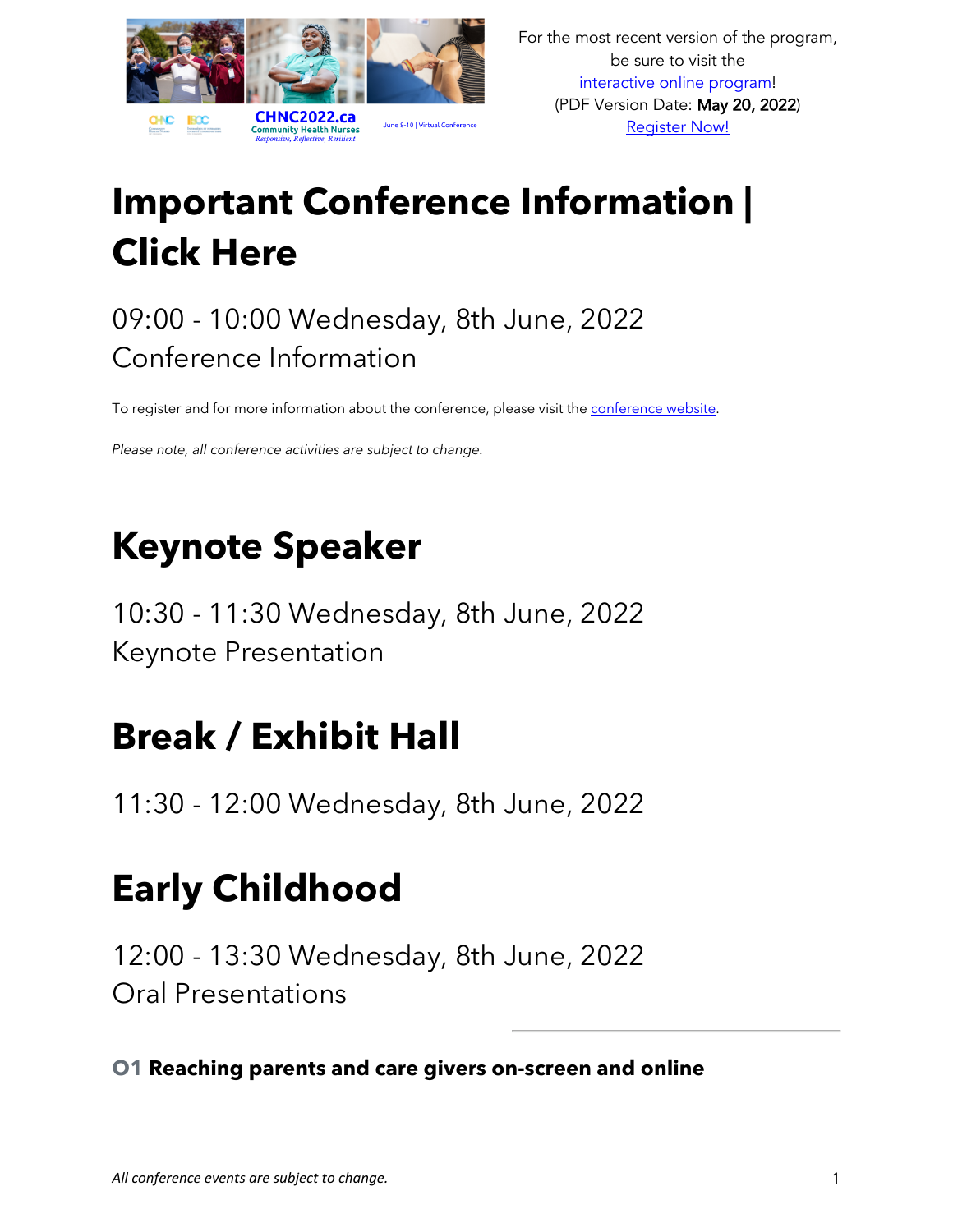

Michelle Urbina-Beggs, Diana Grill Fraser Health Authority, Maple Ridge, Canada

#### **O2 Evaluation of the children's sleep behavioral in the nursing consultation**

Maria Vera Cardoso<sup>1</sup>, Gleicia Melo<sup>2</sup>, Tamires Viana<sup>1</sup>, Lusiana Oliveira<sup>3</sup>, Edcarla Oliveira<sup>1</sup>, Márcia Lopes<sup>1</sup>, Natália Oliveira<sup>1</sup>, Débora Oliveira<sup>1</sup>, Letícia Silva<sup>1</sup>, Keline Nobre<sup>1</sup>, Ana Paula Gondim<sup>1</sup>, Marta Maria Fonteles<sup>1</sup>, Paulo Arrais<sup>1</sup>, Alessandra Moura1

<sup>1</sup>Federal University of Ceará, Fortaleza, Brazil. <sup>2</sup>CENTEC, Fortaleza, Brazil. <sup>3</sup>Universidade Federal de Rio Grande-HU FURG, Rio Grande, Brazil

#### **O3 Early neonatal mortality from preventable causes: analysis of component asphyxia/hypoxia in Brazil from 2007 to 2017**

Alessandra Moura<sup>1</sup>, Maria Vera Cardoso<sup>1</sup>, Lorena Barbosa<sup>1</sup>, Paulo César Almeida<sup>2</sup>, Edcarla Oliveira<sup>1</sup>, Gleicia Melo<sup>3</sup>, Débora Oliveira<sup>1</sup>

<sup>1</sup>Federal University of Ceará, Fortaleza, Brazil. <sup>2</sup>University of State of Ceará, Fortaleza, Brazil. <sup>3</sup>CENTEC, Fortaleza, Brazil

#### **O4 Introduction of Food Management and Allergies in Children 0 - 5 Years Old**

Robert Royston Jr, Adriana Grugel-Park, Francoise Filion McGill University, Montréal, Canada

# **Applying Evidence-Informed Practice**

12:00 - 13:30 Wednesday, 8th June, 2022 Oral Presentations

#### **O5 Assessing evidence-informed decision-making competence in public health nursing practice**

Emily Belita<sup>1</sup>, Jennifer Yost<sup>2</sup>, Janet Squires<sup>3</sup>, Rebecca Ganann<sup>1</sup>, Maureen Dobbins<sup>1</sup>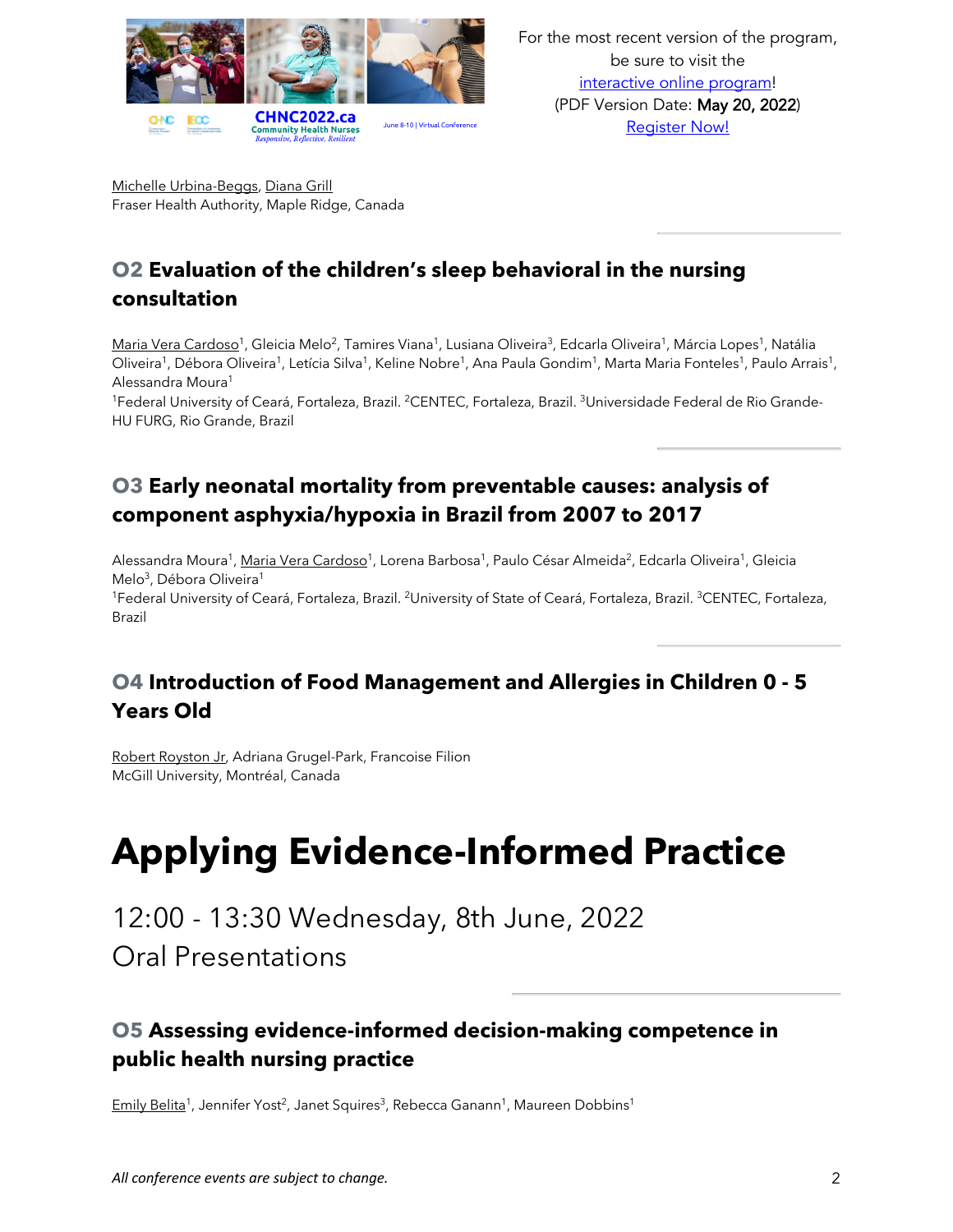

<sup>1</sup>McMaster University, Hamilton, Canada. <sup>2</sup>Villanova University, Villanova, USA. <sup>3</sup>University of Ottawa, Ottawa, Canada

#### **O6 Evidenced Informed Practice in 3rd Year Community Health Placement: A Successful Approach to Community Health Integration**

Jacqueline Avanthay Strus<sup>1</sup>, Marie-Claude G. Simpson<sup>2</sup>, Brittany Labossière<sup>3</sup> <sup>1</sup>Université de Saint-Boniface, Winnnipeg, Canada. <sup>2</sup>Université de Saint-Boniface, Winnipeg, Canada. <sup>3</sup>Universityé de Saint-Boniface, Winnipeg, Canada

#### **O7 Evaluating the Impact of the Knowledge Broker Mentoring Program on Evidence-Informed Decision Making**

Maureen Dobbins<sup>1</sup>, Marla Steinberg<sup>2</sup>, Heather Husson<sup>1</sup>, Claire Howarth<sup>1</sup> <sup>1</sup>National Collaborating Centre for Methods and Tools, Hamilton, Canada. <sup>2</sup>Marla Steinberg Consulting, Vancouver, Canada

### **Leading Practices Home Care**

12:00 - 13:30 Wednesday, 8th June, 2022 Oral Presentations

#### **O9 An Organization-wide Medication Reconciliation Initiative: Advocating for Home Care Clients**

Janet Chan VHA Home HealthCare, Toronto, Canada

#### **O10 How to Support Health Decision-Making of People with Intellectual Disabilities**

Elise Matthews<sup>1</sup>, Marjaan Ahmed<sup>1</sup>, Connie Andersen<sup>2</sup>, Charlene Eger<sup>3</sup>, Jamie Ellis<sup>3</sup>, Alaina Harrison<sup>3</sup>, Mikayla McMechan<sup>2</sup>, Tina Millar<sup>3</sup>, Abby Phillips<sup>4</sup>, Brittany Sauve<sup>5</sup>, Shandrea Verboom<sup>3</sup>, Darren Wall<sup>3</sup>, Megan Wells<sup>2</sup>, Aiden Young2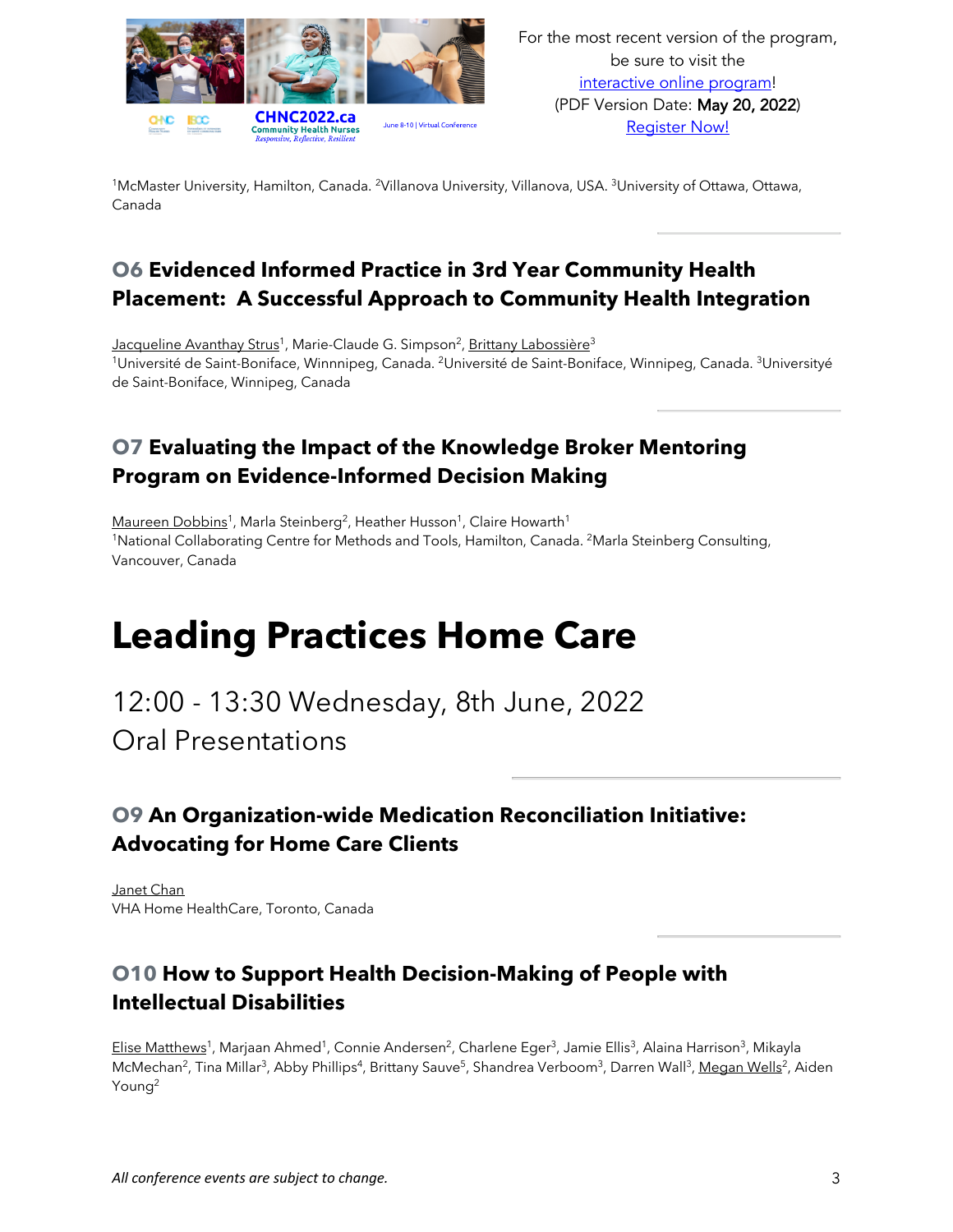

For the most recent version of the program, be sure to visit the interactive online program! (PDF Version Date: May 20, 2022) Register Now!

<sup>1</sup>University of Regina, Saskatoon, Canada. <sup>2</sup>Inclusion Saskatchewan, Saskatoon, Canada. <sup>3</sup>Inclusion Saskatchewan, Regina, Canada. <sup>4</sup>University of Regina, Regina, Canada. <sup>5</sup>Inclusion Saskatchewan, Prince Albert, Canada

#### **O11 COURAGE: Action for Better Aging**

Tazim Virani, Zannat Reza SE Health, Markham, Canada

#### **O12 The impact of structures and systems present in everyday home care nursing work on the nurse-patient relationship in northern British Columbia**

Rebecca M. Stent<sup>1</sup>, Angela J. Thomson<sup>2</sup>, Caroline Sanders<sup>1</sup>, Erin Wilson<sup>1</sup> 1University of Northern British Columbia, Prince George, Canada. 2Patient Partner, Prince George, Canada

## **Health Equity**

### 12:00 - 13:30 Wednesday, 8th June, 2022 Oral Presentations

#### **O13 Raising Student Nurses in Remote First Nations Communities'**

Victoria Dick<sup>1</sup>, Kate Moynihan<sup>1</sup>, Jenn Spurr<sup>1</sup>, Heather McAnsh<sup>1</sup>, Joanna Fraser<sup>1</sup>, Evelyn Voyageur<sup>1</sup>, Heidi Deagle<sup>1</sup>, Kristen Young<sup>2</sup>, Patricia. R. Woods<sup>3</sup> 1North Island College, Comox, Canada. 2Huu-ay-aht First Nations, Huu-ay-aht, Canada. 3Vancouver Island University, Naniamo, Canada

#### **O14 Urban Indigenous mothers' experiences with postnatal nursing care in southern Alberta: A Blackfoot methodology**

Chloe Crosschild University of Lethbridge, Lethbridge, Canada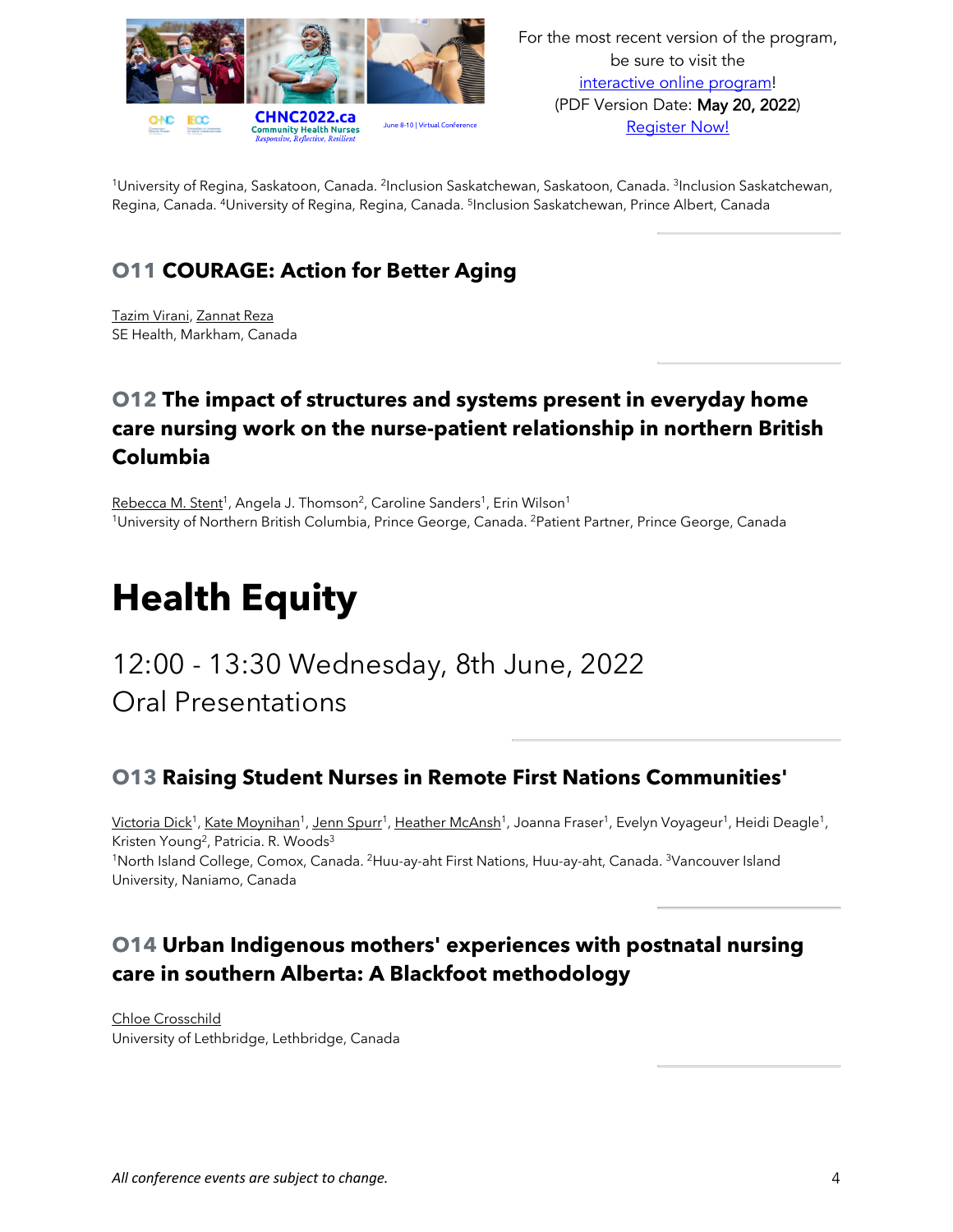

#### **O15 Sick Individuals or Sick Populations? The Role of Individual and Structural Racism As Determinants of Health in Canada**

Aliyah Dosani Mount Royal University, Calgary, Canada

#### **O16 Tackling Health Inequalities through Public Policy Action:Insights from Canadian Policy Academics, Activists, and Advocates**

Arnel Borras York University, Toronto, Canada

## **Client and Staff Safety**

12:00 - 13:30 Wednesday, 8th June, 2022 Oral Presentations

#### **O18 Mental injury and the impact of psychological hazards in the workplace for community health nurses.**

Adriane Gear<sup>1</sup>, Maura MacPhee<sup>2</sup>, Sharon Sponton<sup>1</sup>, Tarya Morel<sup>1</sup> <sup>1</sup>BC Nurses' Union, Burnaby, Canada. <sup>2</sup>University of British Columbia, Vancouver, Canada

#### **O19 Parents know best: A homecare organization's journey to implement a patient-centred, evidenced-based pain assessment tool for non-verbal paediatric patients**

Matthew Wong VHA Home Healthcare, Toronto, Canada

#### **O20 Clinical Practice Resource: A virtual team approach to support safe community nursing practice at SE Health**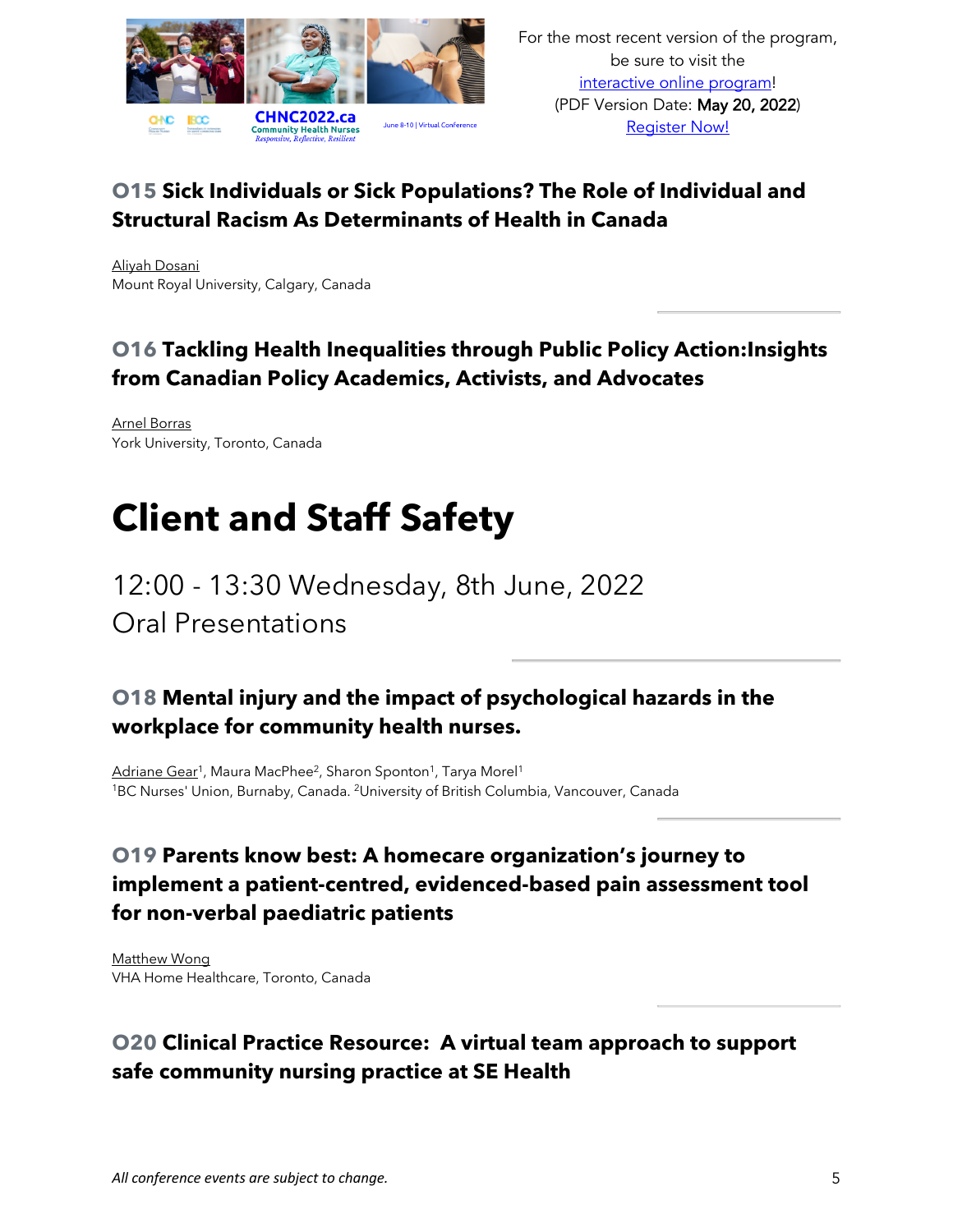

Charlie Byer, Mike Cote, Tellease Williams SE Health, Markham, Canada

# **The Revised Community Health Nursing Practice Model & Standards: Understanding and Applying the Nine New Practice Expectations**

12:00 - 13:30 Wednesday, 8th June, 2022 Open Session Presentations

#### **OS1 The Community Health Nursing Practice Model and Standards: In Stories, we find Clarity about Living our Standards of Practice**

Karen Curry<sup>1</sup>, Patricia King<sup>2</sup>, Lori Boen<sup>2</sup>, Cheryl van Daalen-Smith<sup>3</sup> 1VON, halifax, Canada. 2University of Saskatchewan, Saskatoon, Canada. 3York University, Toronto, Canada

# **Holistic Promotion of Youth Wellness from a Métis Perspective: The Gift of Knowledge Sharing with Métis Elders**

12:00 - 12:30 Wednesday, 8th June, 2022 Fishbowl Presentations

#### **FB1 Holistic Promotion of Youth Wellness from a Métis Perspective: The Gift of Knowledge Sharing with Métis Elders**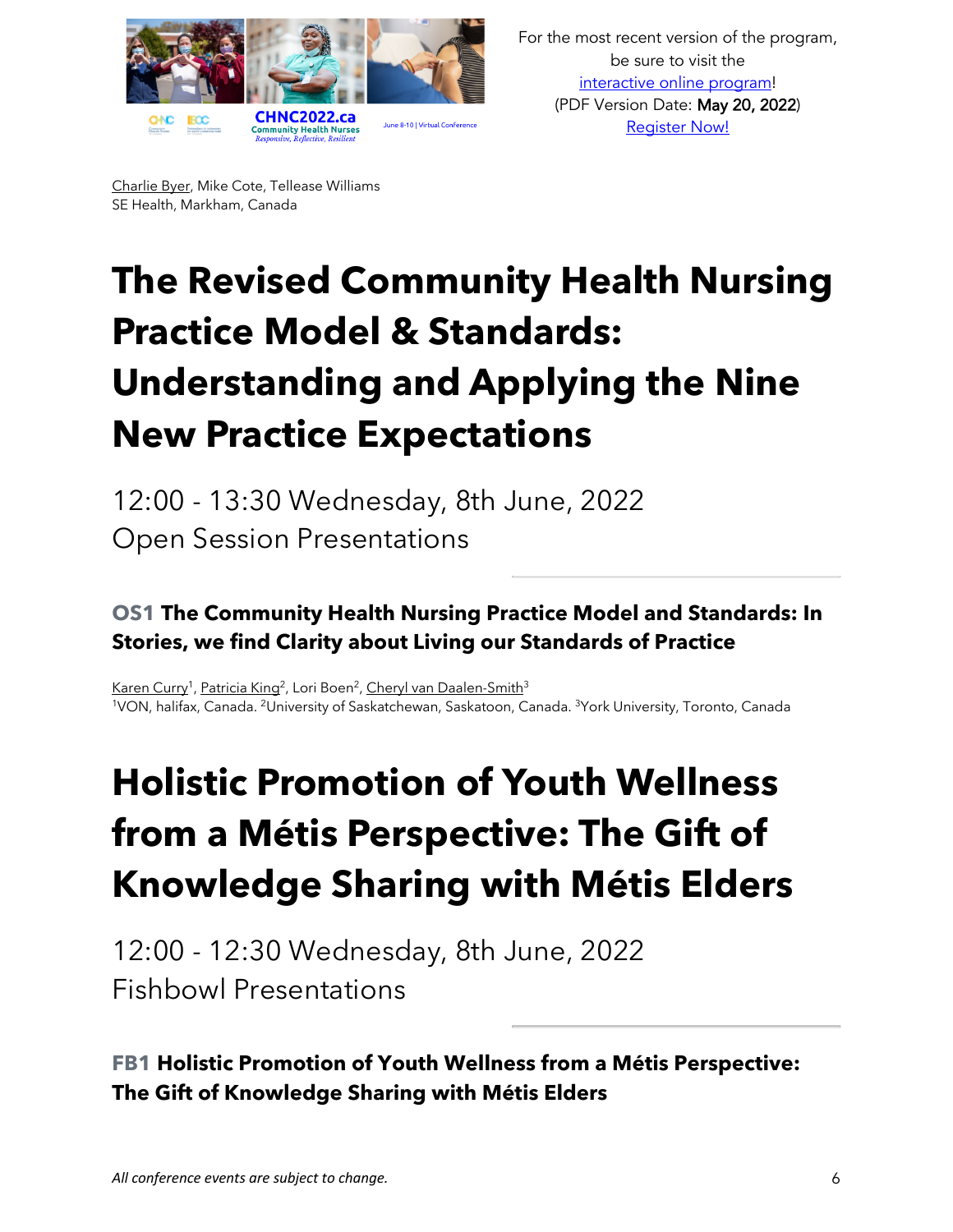

For the most recent version of the program, be sure to visit the interactive online program! (PDF Version Date: May 20, 2022) Register Now!

Michelle Padley TRU, Kamloops, Canada

# **Access and use of services by caregivers of older adults: A scoping review of cultural and linguistic diversity**

13:00 - 13:30 Wednesday, 8th June, 2022 Fishbowl Presentations

#### **FB2 Access and use of services by caregivers of older adults: A scoping review of cultural and linguistic diversity**

Danielle Knipping, Bianca Jiang, Anna Garnett Western University, London, Canada

### **Break / Exhibit Hall**

13:30 - 14:00 Wednesday, 8th June, 2022

### **Nursing Students**

14:00 - 15:00 Wednesday, 8th June, 2022 Oral Presentations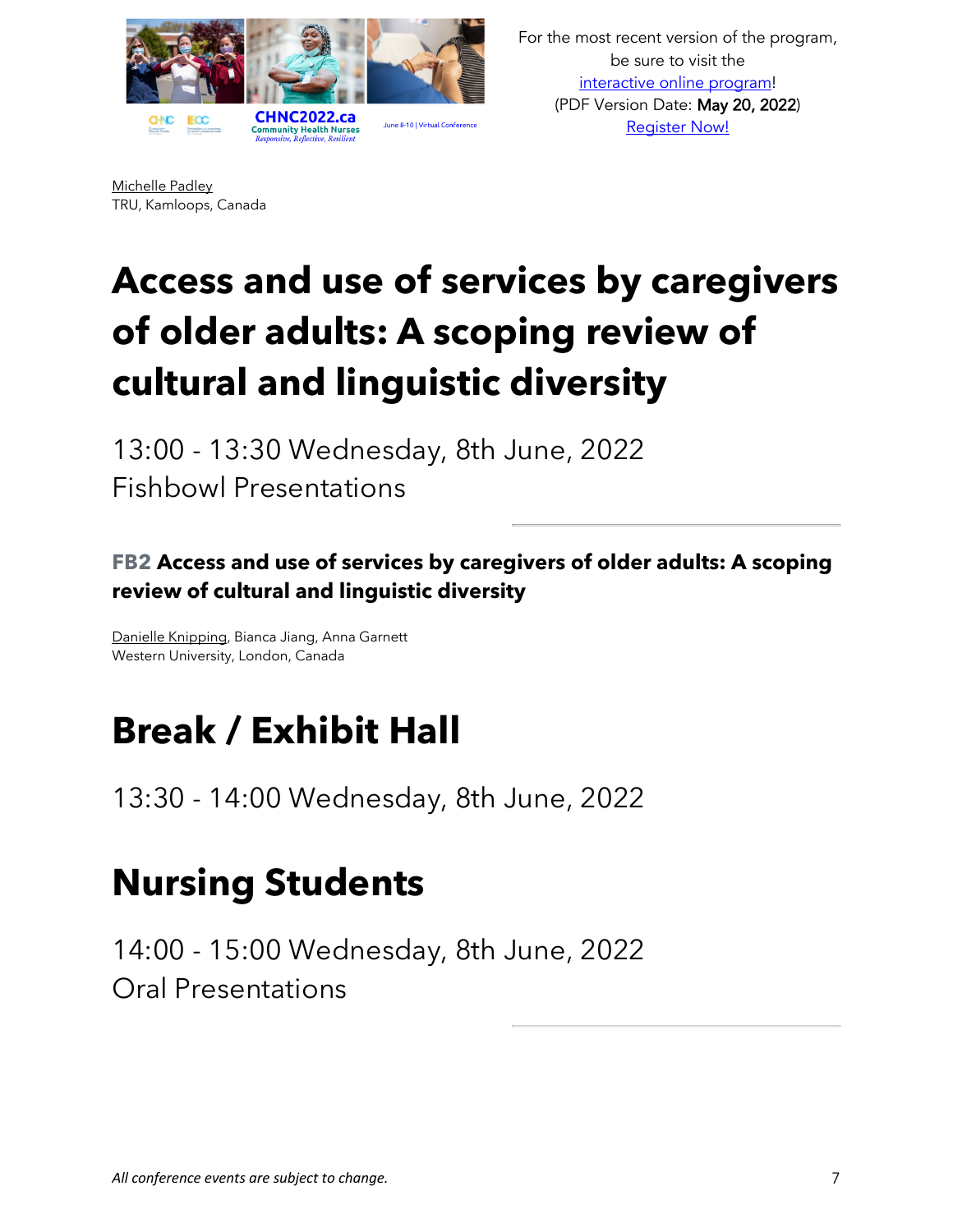

#### **O21 Using Video Logs for Reflection: An Innovative Educational Strategy to Help Community Health Nursing Students Reflect on Interprofessional Collaboration**

Patricia King College of Nursing University of Saskatchewan, Saskatoon, Canada

#### **O23 More Than Meets the Eye: Nursing Students' Reflection of An Innovative Community Health Nursing Clinical Placement**

Jeremy Chapdelaine, Carla Ferreira, Aygul Aslan, Jessie Elliott, Cally Guan, Nayab Khan, Kyle Neufeld, Twyla Ens, Jennifer Jackson University of Calgary, Calgary, Canada

## **Harm Reduction**

### 14:00 - 15:00 Wednesday, 8th June, 2022 Oral Presentations

#### **O24 Understanding and Addressing the Harm from Legal Substances: What Community Health Nurses Need to Know**

Gerald Thomas BC Ministry of health, Victoria, Canada

#### **O25 Implementing a standardized tool for providing interventions to clients who use substances**

Jenna Richards Toronto, Toronto, Canada

#### **O26 (Re)Defining Nursing Philosophies of Care in Consumption and Treatment Services**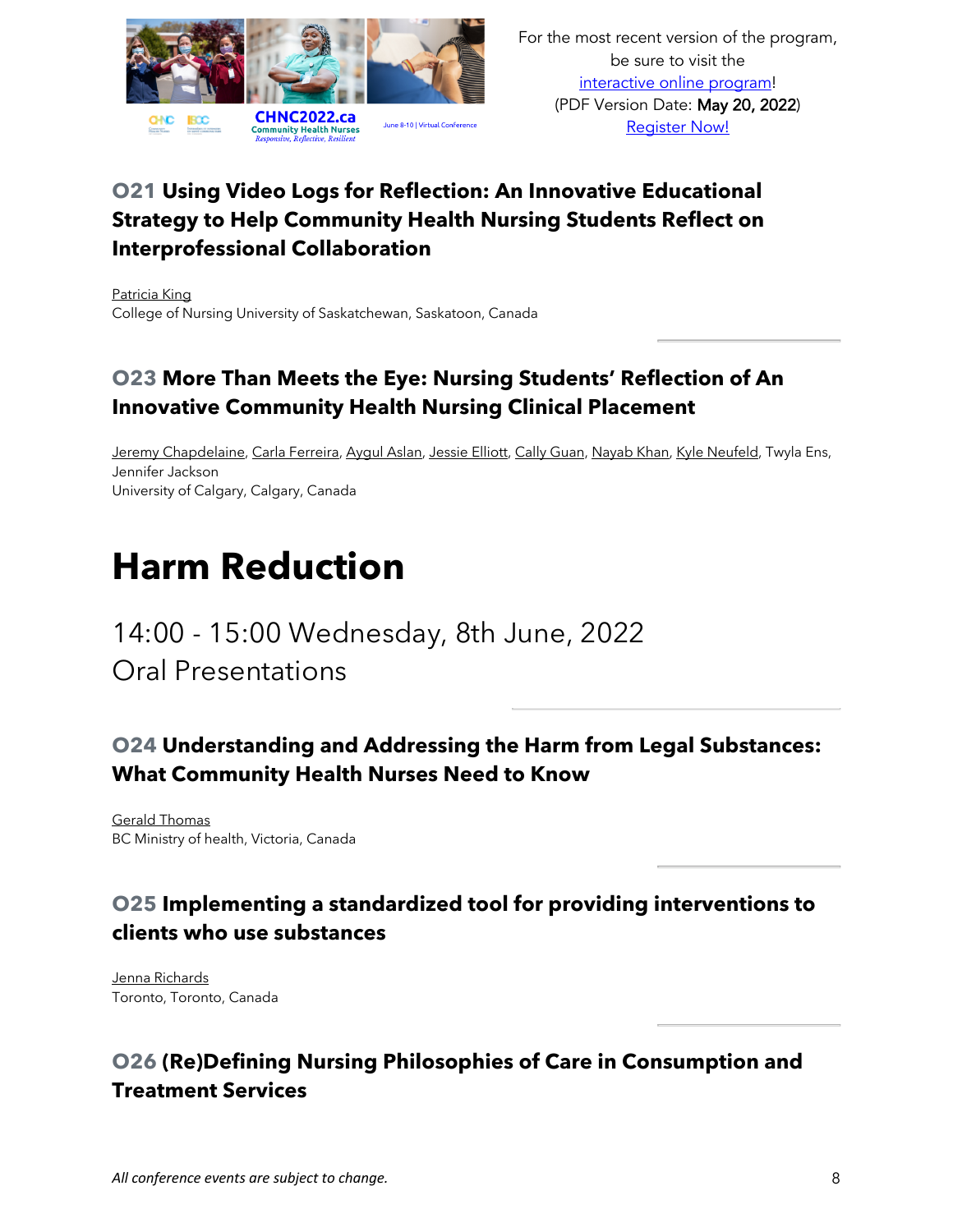

For the most recent version of the program, be sure to visit the interactive online program! (PDF Version Date: May 20, 2022) Register Now!

Erin Telegdi<sup>1</sup>, Jessica Arteaga<sup>2</sup>

1Moss Park Consumption and Treatment Service, South Riverdale Community Health Centre, Toronto, Canada. <sup>2</sup>keepSIX Consumption and Treatment Service, South Riverdale Community Health Centre, Toronto, Canada

### **Standards of Practice**

14:00 - 15:00 Wednesday, 8th June, 2022 Oral Presentations

#### **O27 Using the 2019 CHN Standards to Unite and Ground Theory and Practice in Nursing Education: The Educators' Narrative**

Valini Geer, Michelle Jubin York University, Toronto, Canada

#### **O28 Everything Old is New Again: Our Updated CHNC Standards of Practice Anticipated in 1893**

Deva-Marie Beck<sup>1</sup>, Cheryl van Daalen-Smith<sup>2</sup>, Poonam Sharma<sup>3</sup> 1Nightingale Institute for Global Health, Gatineau, Canada. 2York University, Toronto, Canada. 3Peel Health, Missisauga, Canada

#### **O79 Community Health Nursing Now: Building a Culture of Quality**

May Tao Toronto Public Health, Toronto, Ontario, Canada

### **Infection Prevention**

14:00 - 15:00 Wednesday, 8th June, 2022 Oral Presentations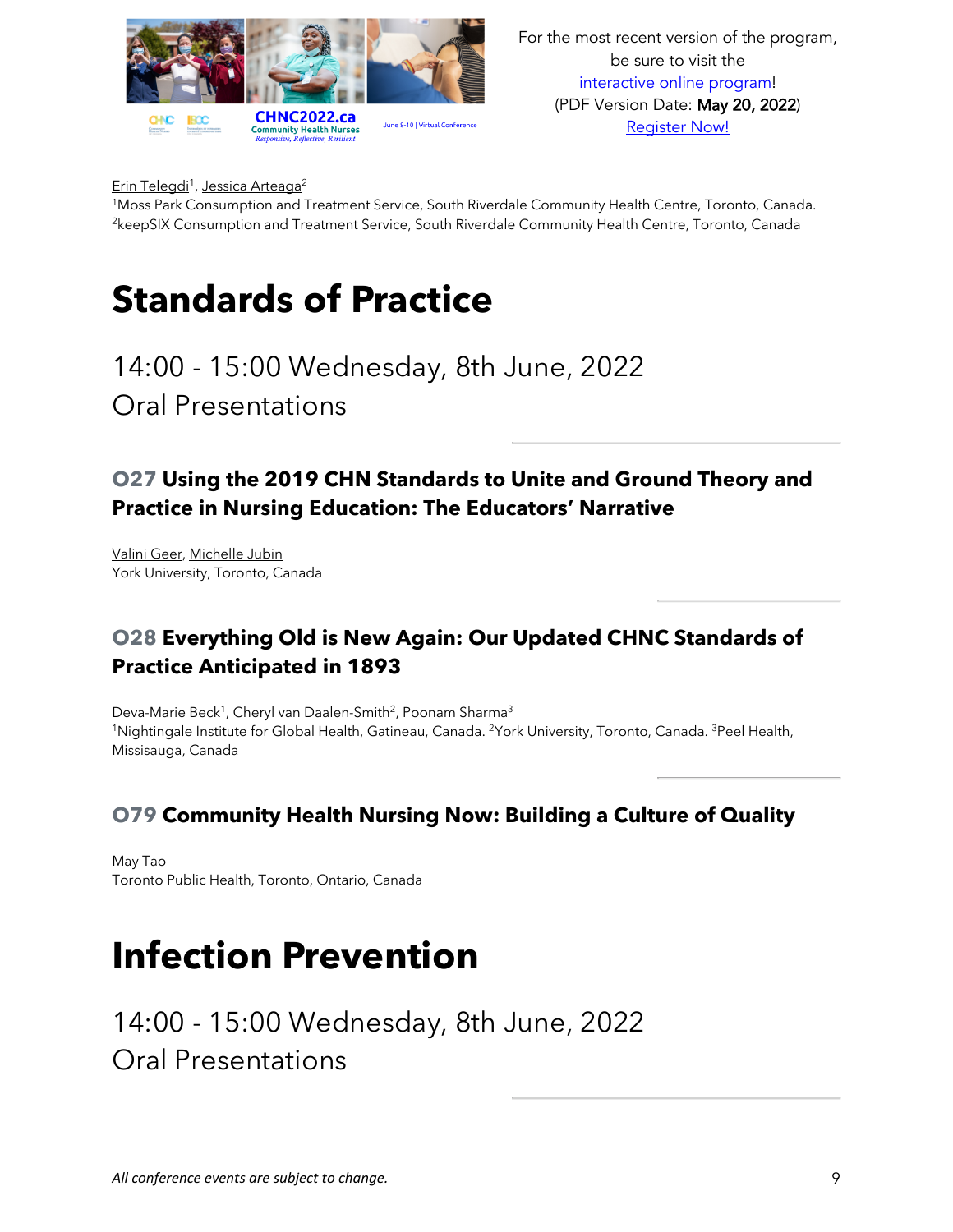

#### **O29 Canadian Nurse Educators Responding to Climate Driven Infectious Diseases**

Ruth Schofield<sup>1</sup>, Andrea Chircop<sup>2</sup>, Cynthia Baker<sup>3</sup> <sup>1</sup>McMaster University, Hamilton, Canada. <sup>2</sup>Dalhousie University, Halifax, Canada. <sup>3</sup>Canadian Association of Schools of Nursing, Ottawa, Canada

#### **O30 Microcephaly associated with Zika virus in a city of Northeast of Brazil from 2015 to 2017**

Maria Vera Cardoso, Daisyanne Santos, Fernando Daniel Mayorga, Natanael Rodrigues, Francisco Everson Costa Federal University of Ceará, Fortaleza, Brazil

#### **O31 Community Face Shield Initiative: Leveraging a Design Thinking Approach**

Suzanne Braithwaite<sup>1,2</sup>, Jeremy Braithwaite<sup>1</sup> <sup>1</sup>Loyalist College, Belleville, Canada. <sup>2</sup>Queen's University, Kingston, Canada

# **Public Health Nurses' Experiences of Implementing the Bristol Breastfeeding Assessment Tool (BBAT) into Practice**

14:00 - 14:30 Wednesday, 8th June, 2022 Open Session Presentations

**114 Public Health Nurses' Experiences of Implementing the Bristol Breastfeeding Assessment Tool (BBAT) into Practice as a Recommendation of the Registered Nurses' Association of Ontario (RNAO) Breastfeeding - Promoting and Supporting the Initiation,**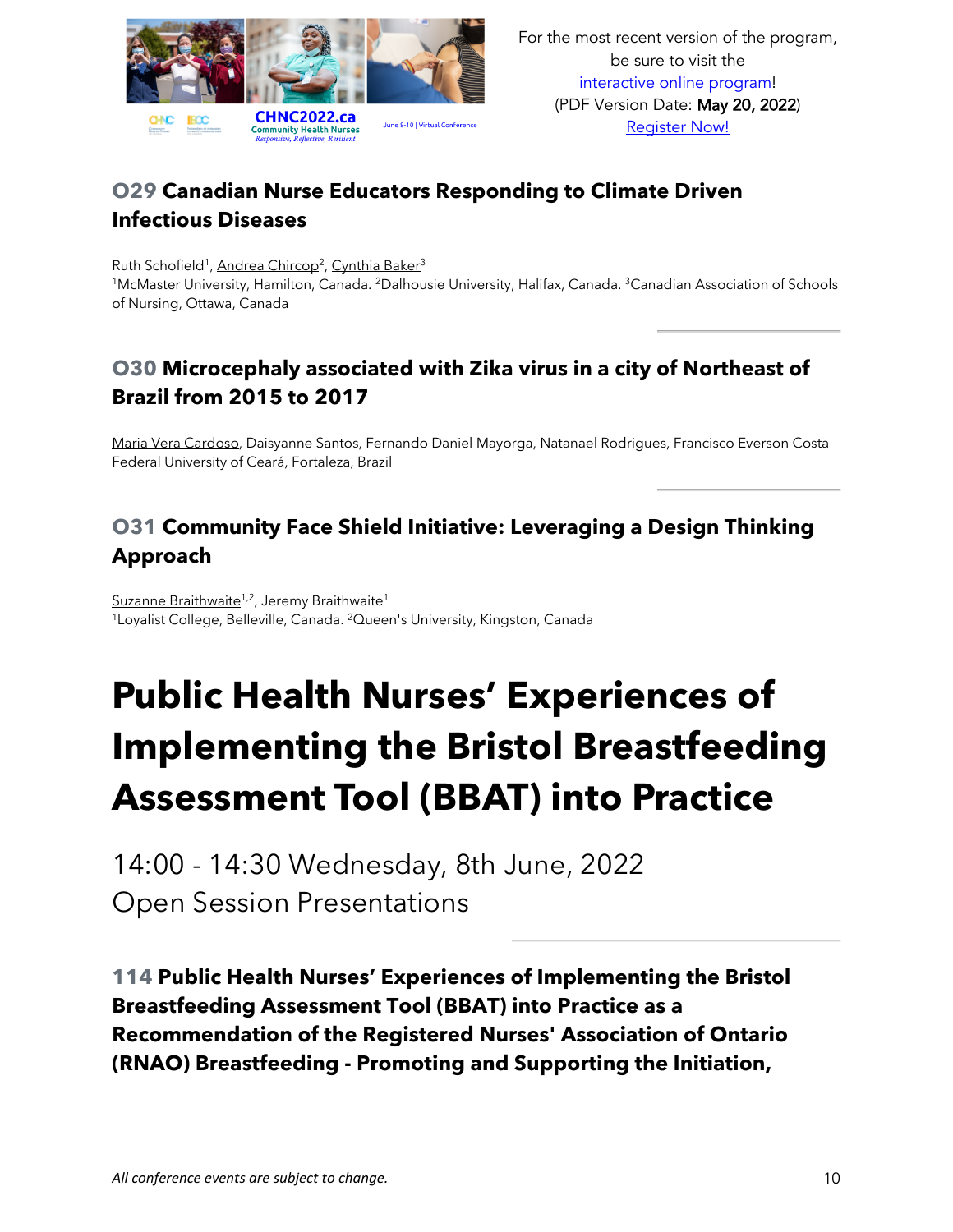

#### **Exclusivity, and Continuation of Breastfeeding in Newborns, Infants and Young Children Best Practice Guideline (BPG)**

Teresa Cozzella York Region Public Health, Newmarket, Canada

# **Equipping nurses to deal with intersecting forms of stigma**

14:00 - 14:30 Wednesday, 8th June, 2022 Fishbowl Presentations

#### **FB3 Equipping nurses to deal with intersecting forms of stigma**

Gord Garner<sup>1</sup>, Colleen Varcoe<sup>2</sup>

<sup>1</sup>Community Addictions Peer Support Association, Ottawa, Canada. <sup>2</sup>University of British Columbia, Vancouver, Canada

## **Break / Exhibit Hall**

15:00 - 15:30 Wednesday, 8th June, 2022

# **Accessible Exercise for Community Health Programs with specialized Nordic walking programs for Diabetes and Preventing Falls**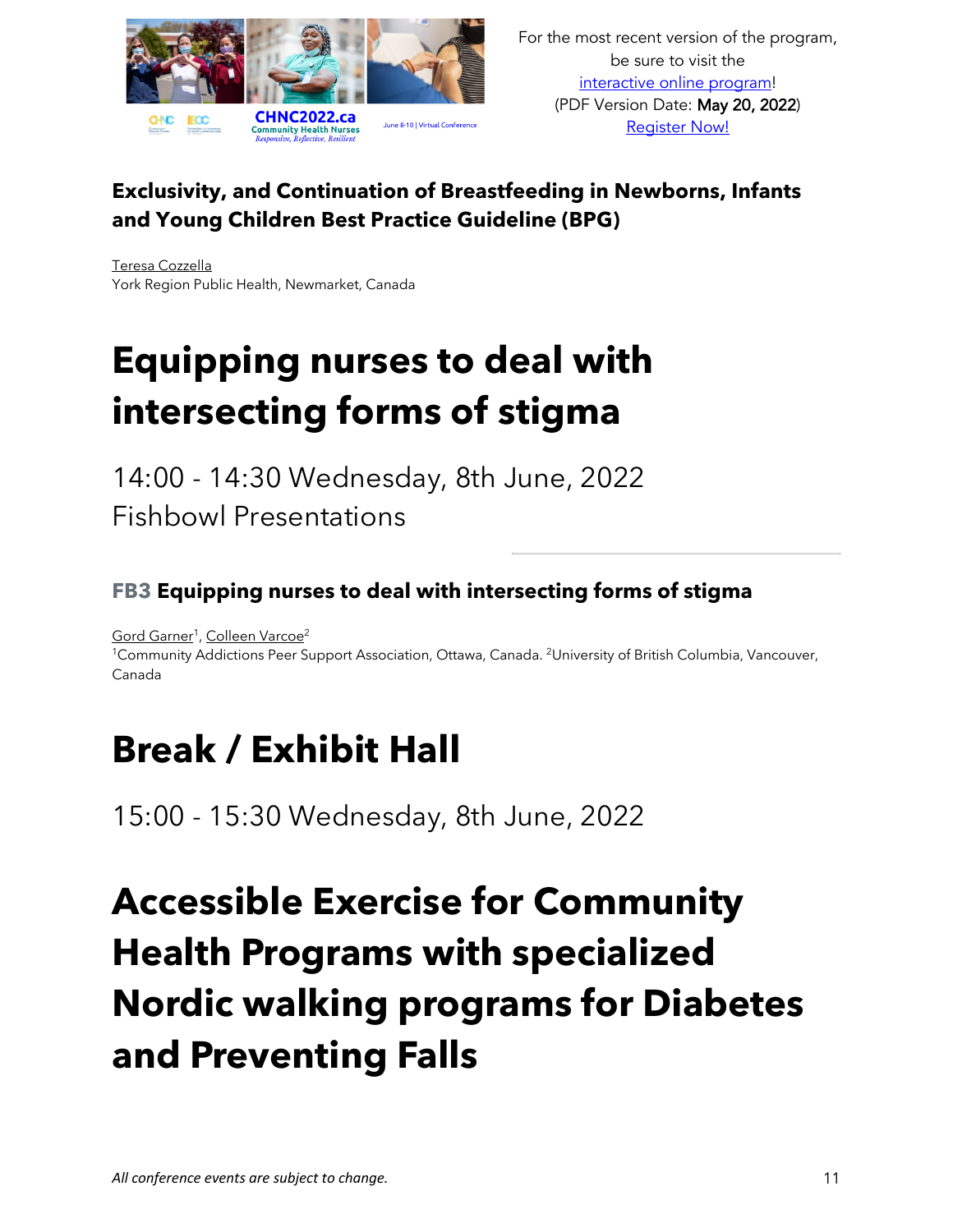

### 15:30 - 16:00 Wednesday, 8th June, 2022 Open Session Presentations

#### **OS2 Accessible Exercise for Community Health Programs with specialized Nordic walking programs for Diabetes and Preventing Falls**

Mandy Shintani, Amanda Shintani North Vancouver, North Vancouver, Canada

# **Peer Mentorship in Community Health Nursing Student Experiences: Building Leadership and Resilience for Practice**

15:30 - 16:00 Wednesday, 8th June, 2022 Open Session Presentations

#### **OS3 Peer Mentorship in Community Health Nursing Student Experiences: Building Leadership and Resilience for Practice**

Patricia King University of Saskatchewan College of Nursing, Saskatoon, Canada

# **Operation Healthy Workplace – The Supervisor's Playbook**

15:30 - 16:00 Wednesday, 8th June, 2022 Open Session Presentations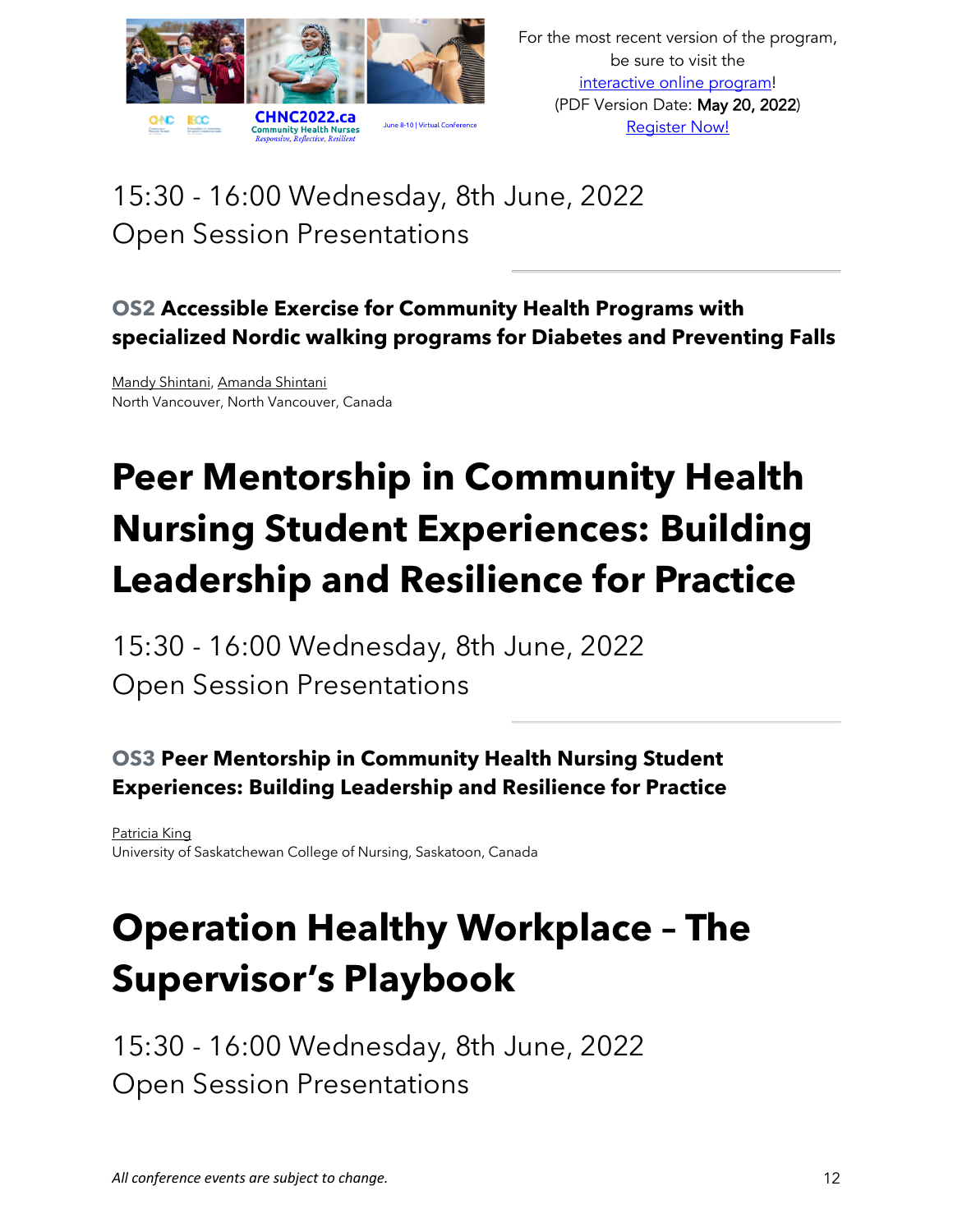

#### **OS4 Operation Healthy Workplace – The Supervisor's Playbook**

Susan Freeman CCOHS, Hamilton, Canada

# **Vaccine education and vaccine communication modules**

15:30 - 16:00 Wednesday, 8th June, 2022 Open Session Presentations

**OS5 Vaccine education and vaccine communication modules**

Erin Courtney Lambton College, Sarnia, Canada

# **H.O.P.E.TM Approach to Care- elevating practice to empower nurses to make care decisions with their clients.**

15:30 - 16:00 Wednesday, 8th June, 2022 Open Session Presentations

**OS6 H.O.P.E.TM Approach to Care- elevating practice to empower nurses to make care decisions with their clients.**

Sarah Tam Lee, Kaiyan Fu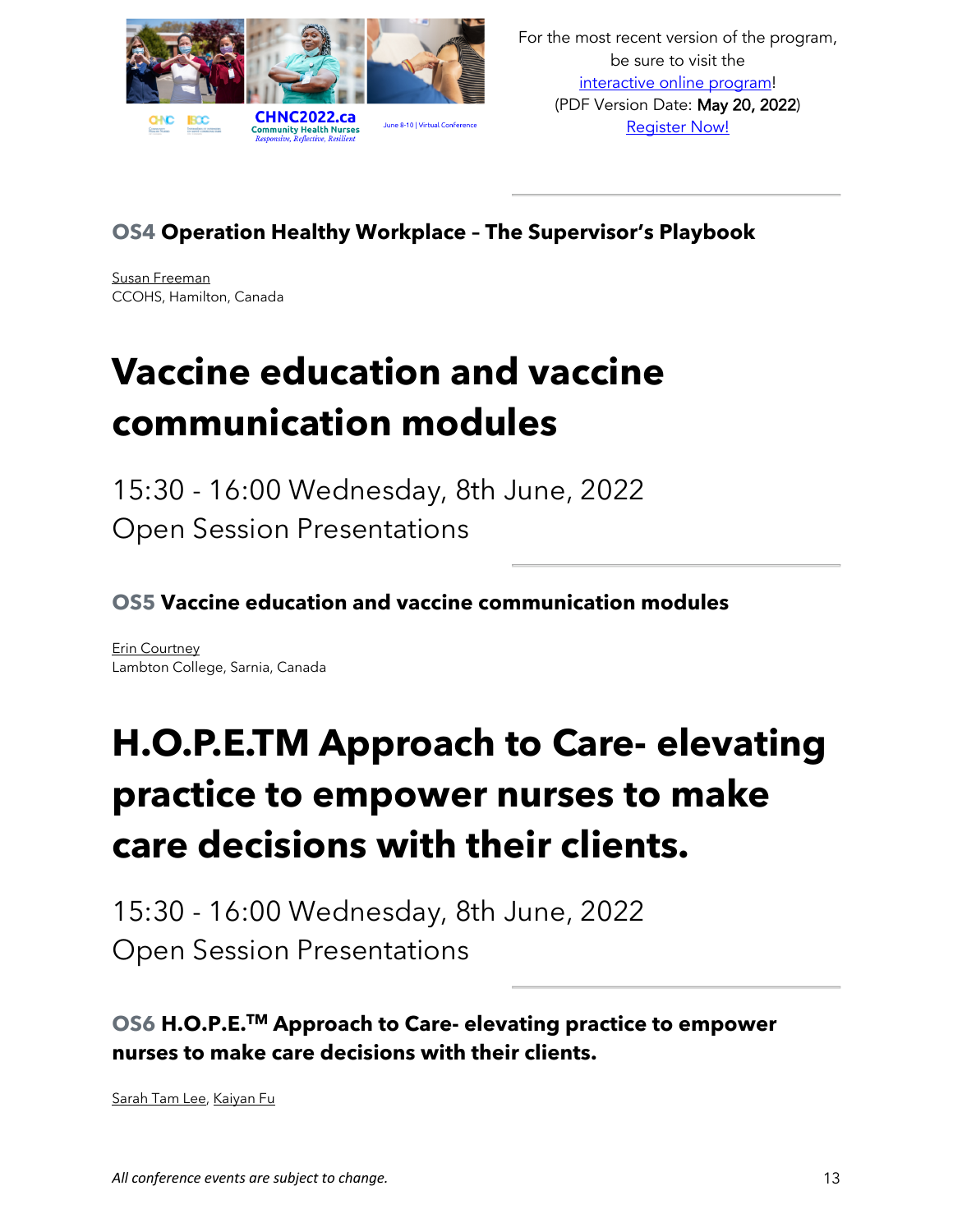

SE Health, Markham, Canada

# **Housing, a Key Social Determinant - New Models for Older Persons**

15:30 - 16:00 Wednesday, 8th June, 2022 Open Session Presentations

#### **OS7 Housing, a Key Social Determinant - New Models for Older Persons**

Tazim Virani, Alexis Wise SE Health, Markham, Canada

# **Disruptive Opportunities to Enhance Capacity for Equity-Oriented Action in the Health Sector**

15:30 - 16:00 Wednesday, 8th June, 2022 Fishbowl Presentations

#### **FB4 Disruptive Opportunities to Enhance Capacity for Equity-Oriented Action in the Health Sector**

Sume Ndumbe-Eyoh National Collaborating Centre for Determinants of Health, Antigonish, Canada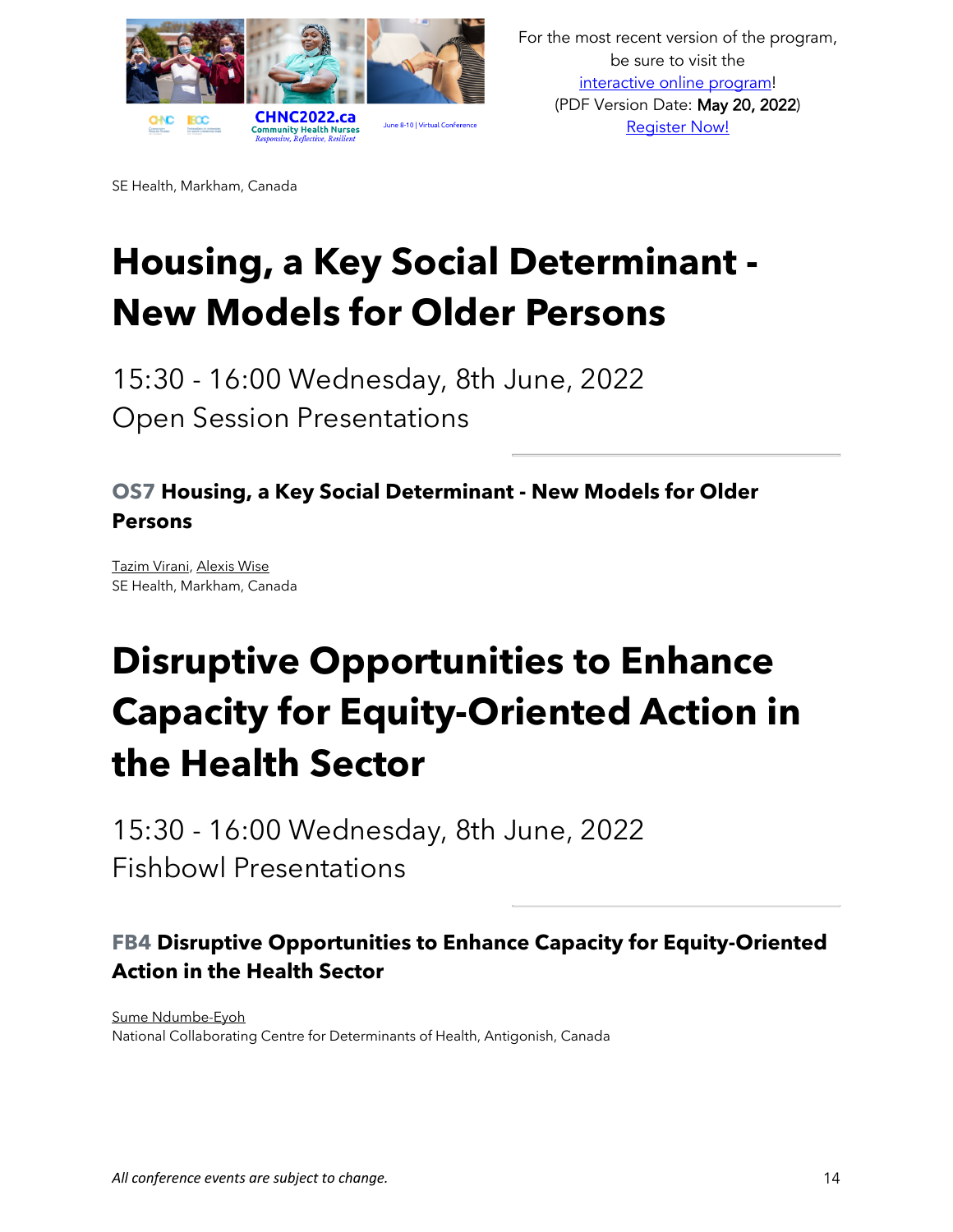

# **Break / Exhibit Hall**

16:00 - 16:15 Wednesday, 8th June, 2022

# **How can Community Health Nurses Promote Equity? Cultural Safety, Trauma- and Violence-informed care and a Strengths Based Approach to Substance Use Workshop**

16:15 - 17:00 Wednesday, 8th June, 2022 Open Session Presentations

#### **OS8 How can Community Health Nurses Promote Equity? Cultural Safety, Trauma- and Violence-informed care and a Strengths Based Approach to Substance Use Workshop**

Colleen Varcoe, Annette Browne, Victoria Bungay, Patrice Wright University of British Columbia, Vancouver, Canada

### **Injury prevention in the community**

16:15 - 17:00 Wednesday, 8th June, 2022 Open Session Presentations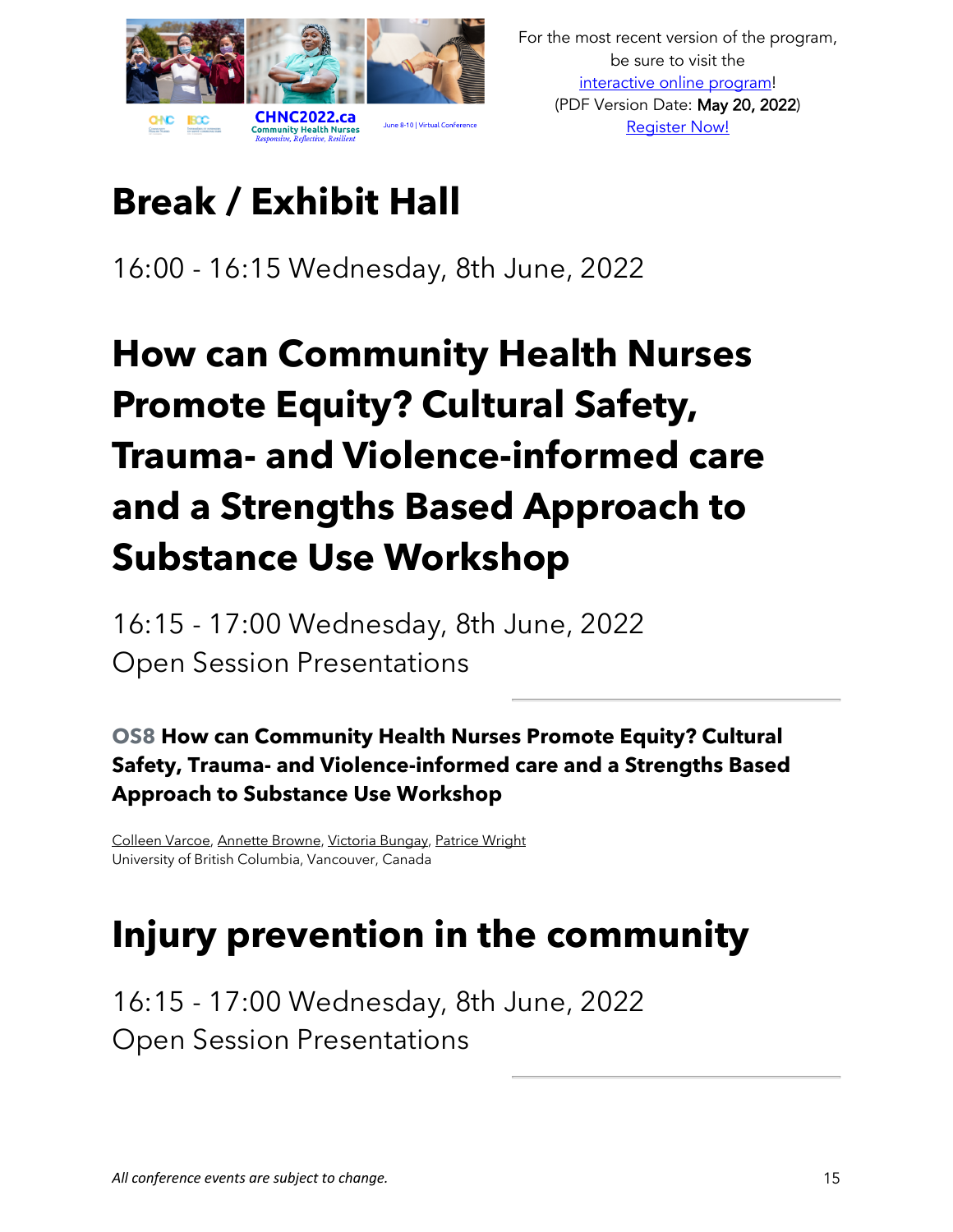

#### **OS9 Injury prevention in the community**

Fahra Rajabali<sup>1</sup>, Kate Turcotte<sup>1</sup>, Ian Pike<sup>1,2</sup>

1BC Injury Research and Prevention Unit, BC Children's Hospital Research Institute, Vancouver, Canada. 2Department of Pediatrics, University of British Columbia, Vancouver, Canada

# **Catalyzing community health nurses as a key force in equitable artificial intelligence: A proof of concept in wound care**

16:15 - 17:00 Wednesday, 8th June, 2022 Open Session Presentations

#### **OS10 Catalyzing community health nurses as a key force in equitable artificial intelligence: A proof of concept in wound care**

Charlene Ronquillo<sup>1</sup>, Chantelle Recsky<sup>1</sup>, David Shifflet<sup>1</sup>, Dawson Penner<sup>1</sup>, Shirley Chau<sup>1</sup>, Xiaoxiao Li<sup>2</sup> 1University of British Columbia Okanagan, Kelowna, Canada. 2University of British Columbia, Vancouver, Canada

## **Indigenous Health**

16:15 - 17:00 Wednesday, 8th June, 2022 Oral Presentations

#### **O35 Bridging the gap between two world views: Perspectives of an Indigenous Nurse**

Lianne Mantla-Look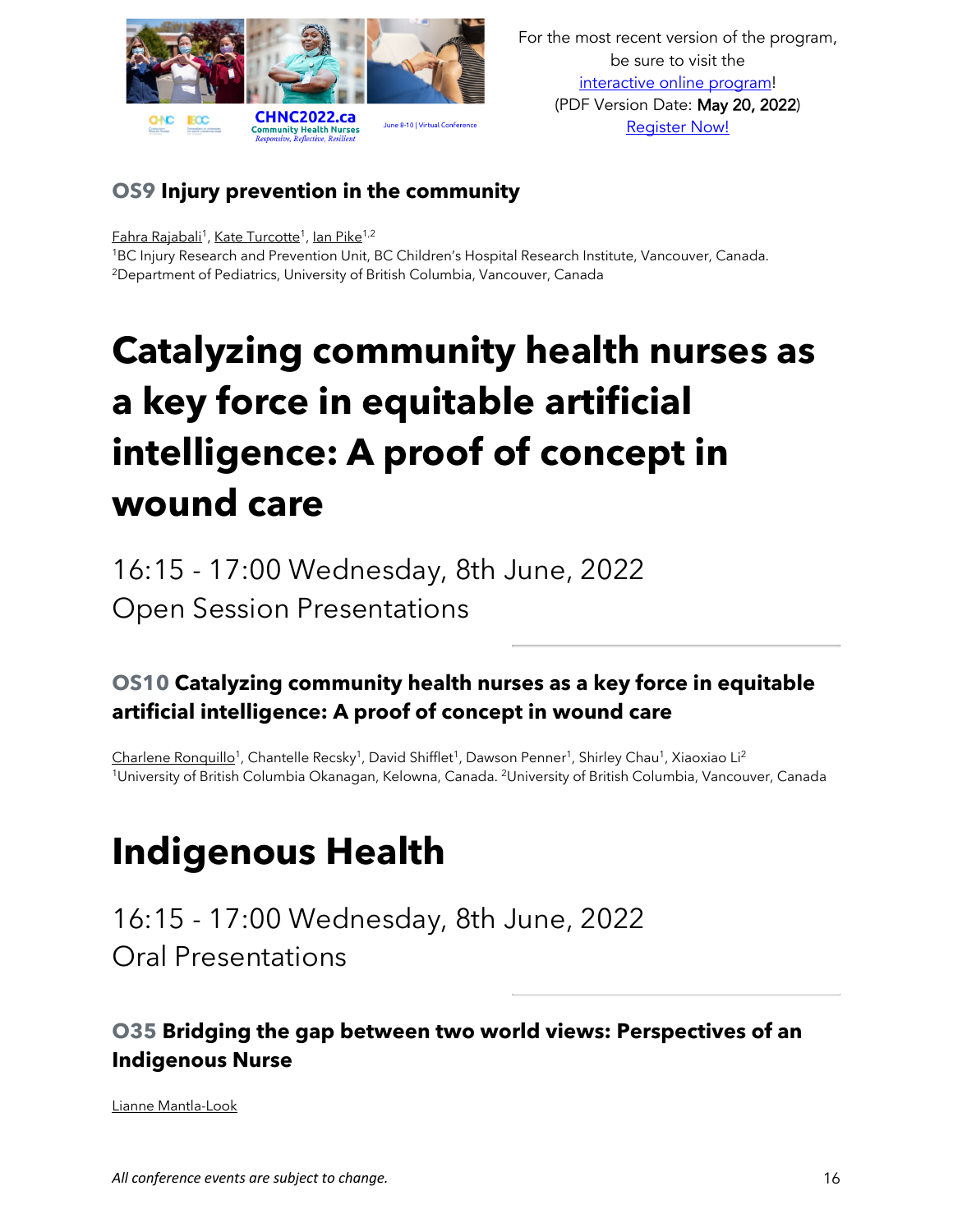

Hotii ts'eeda, Yellowknife, Canada

#### **O36 Project S.L.E.E.P. a nursing health promotion initiative with Indigenous elementary school children**

Marc-Andy Joseph, Jenny Phan, Brianna Rose, Samantha Wiesenfeld, Françoise Filion McGill University, Montreal, Canada

### **Workplace Wellness**

### 16:15 - 17:00 Wednesday, 8th June, 2022 Oral Presentations

#### **O37 Health Inequities and Moral Distress Among Community Health Nurses During the COVID-19 Pandemic**

Cathy Baxter<sup>1</sup>, Ruth Schofield<sup>2</sup>, Mary-Ann Taylor<sup>3</sup>, Joan Reiter<sup>4</sup>, Genevieve Currie<sup>5</sup>, Morag Granger<sup>6</sup>, Claire Bekter<sup>7</sup>, May Tao<sup>8</sup>, Patti Gauley<sup>9</sup>, Francoise Filion<sup>10</sup>, Kerrianne Thompson<sup>11</sup>, Danielle MacDonald<sup>7</sup> <sup>1</sup>Brandon University, Brandon, Canada. <sup>2</sup>McMaster University, Hamilton, Canada. <sup>3</sup>Coastal Community of Care, Vancouver, Canada. 4Indigenous Services Canada, Kamloops, Canada. 5Mount Royal, Calgary, Canada. <sup>6</sup>Saskatchewan Ministry of Health, Regina, Canada. <sup>7</sup>National Collaborating Centre for Determinants of Health, Antigonish, Canada. 8Toronto Public Health, Toronto, Canada. 9Eastern Ontario Health Unit, Cornwall, Canada. <sup>10</sup>McGill University, Montreal, Canada. <sup>11</sup>Durham Public Health, Oshawa, Canada

#### **O38 Cultivate Compassion: Self Kindness Counts**

Maria James-Shier Ontario Health Northumberland, Whitby, Canada

## **Advocacy**

### 16:15 - 17:00 Wednesday, 8th June, 2022 Oral Presentations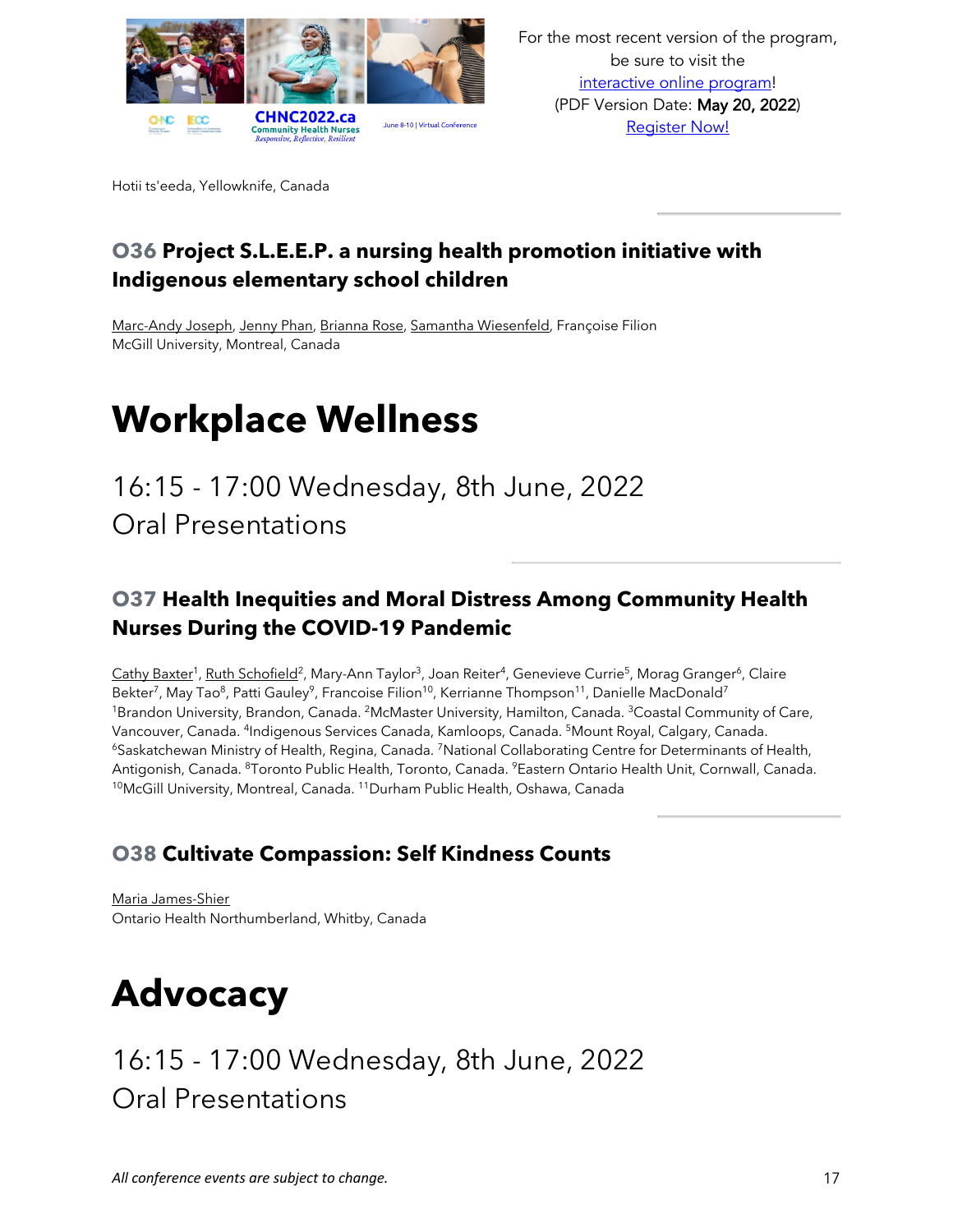

#### **O39 Advocating for Increased Safe Injection Sites: Role of the Nursing Profession**

Sarah Moore<sup>1</sup>, Christine Walsh<sup>2</sup> <sup>1</sup>Western University, London, Canada. <sup>2</sup>University of Calgary, Calgary, Canada

#### **O40 The Perceptions and Experiences of Public Health Nurses (PHNs) with Advocacy: An Interpretive Description**

Samantha Johnson York University, Toronto, Canada

# **Decent Work: A Shared Vision for Community Health Nurses to Address Precarious Employment as a Determinant of Health in Canada**

16:15 - 17:00 Wednesday, 8th June, 2022 Fishbowl Presentations

#### **FB5 Decent Work: A Shared Vision for Community Health Nurses to Address Precarious Employment as a Determinant of Health in Canada**

Carolina Jimenez, Rebecca Cheff National Collaborating Centre for Determinants of Health, Antigonish, Canada

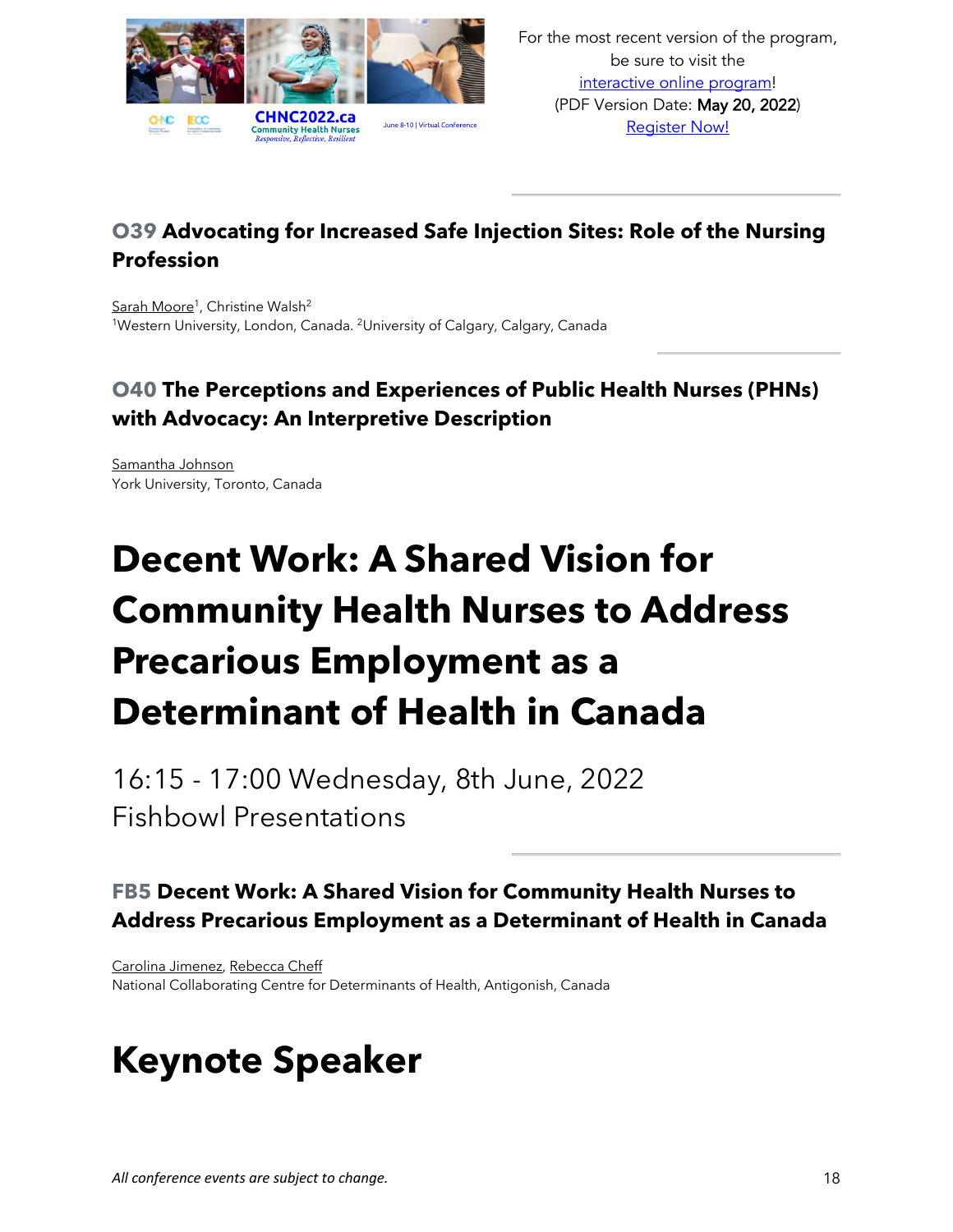

10:30 - 11:30 Thursday, 9th June, 2022 Keynote Presentation

## **Break / Exhibit Hall**

11:30 - 12:00 Thursday, 9th June, 2022

### **Pandemic Response**

12:00 - 13:30 Thursday, 9th June, 2022 Oral Presentations

**O41 How Newfoundland and Labrador's Eastern Health Public Health Nursing Program maintained priority programming while responding to the COVID-19 pandemic.**

Amy Murphy, Cynthia Cadigan Eastern Health, St. John's, Canada

#### **O42 Reflecting on COVID19 and identifying solutions for resilience**

Cheryl Cusack University of Manitoba, Winnipeg, Canada

#### **O43 Introducing New Vaccines in Community Health Settings: A Practical Implementation Tool**

Tara Mann, Patrice Wright Ottawa Public Health, Ottawa, Canada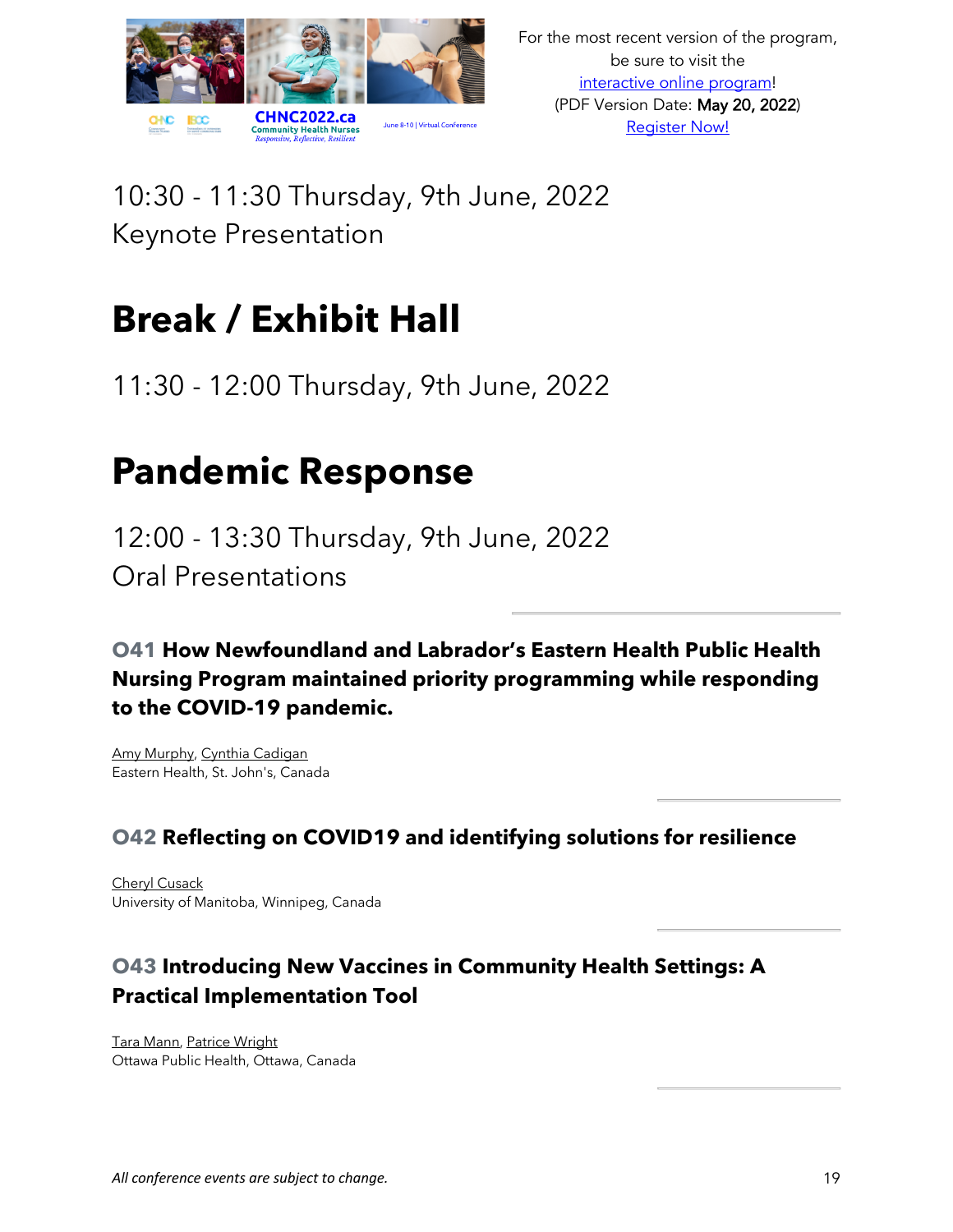

#### **O44 Lessons learned from a covid-19 prevention campaign via social media to reach black Canadians.**

Christelle Esso Family Advancement Association, Edmonton, Canada

### **Maternal Health**

### 12:00 - 13:30 Thursday, 9th June, 2022 Oral Presentations

#### **O45 UnEarthing knowledge we always had: the importance of the earliest years of life to Indigenous children and families**

Heather Downie<sup>1</sup>, Charlene Rattlesnake<sup>1</sup>, Melissa Tremblay<sup>2</sup>, Chloe Ferguson<sup>3</sup> <sup>1</sup>Maskwacis Health Services, Maskwacis, Canada. <sup>2</sup>University of Alberta, Edmonton, Canada. <sup>3</sup>Martin Family Initiative, Montreal, Canada

#### **O47 Vaccine hesitancy in BC: Understanding COVID-19 vaccine perceptions during pregnancy**

Karyann Dorn, Marie Tarrant, Elizabeth Keys, Stephanie Masina University of British Columbia, Kelowna, Canada

#### **O48 Exploring the experiences of homelessness and food insecurity during the COVID-19 pandemic among pregnant and postpartum people in Toronto, Ontario**

Barbara Chyzzy Ryerson University, Toronto, Canada

### **Nursing Students**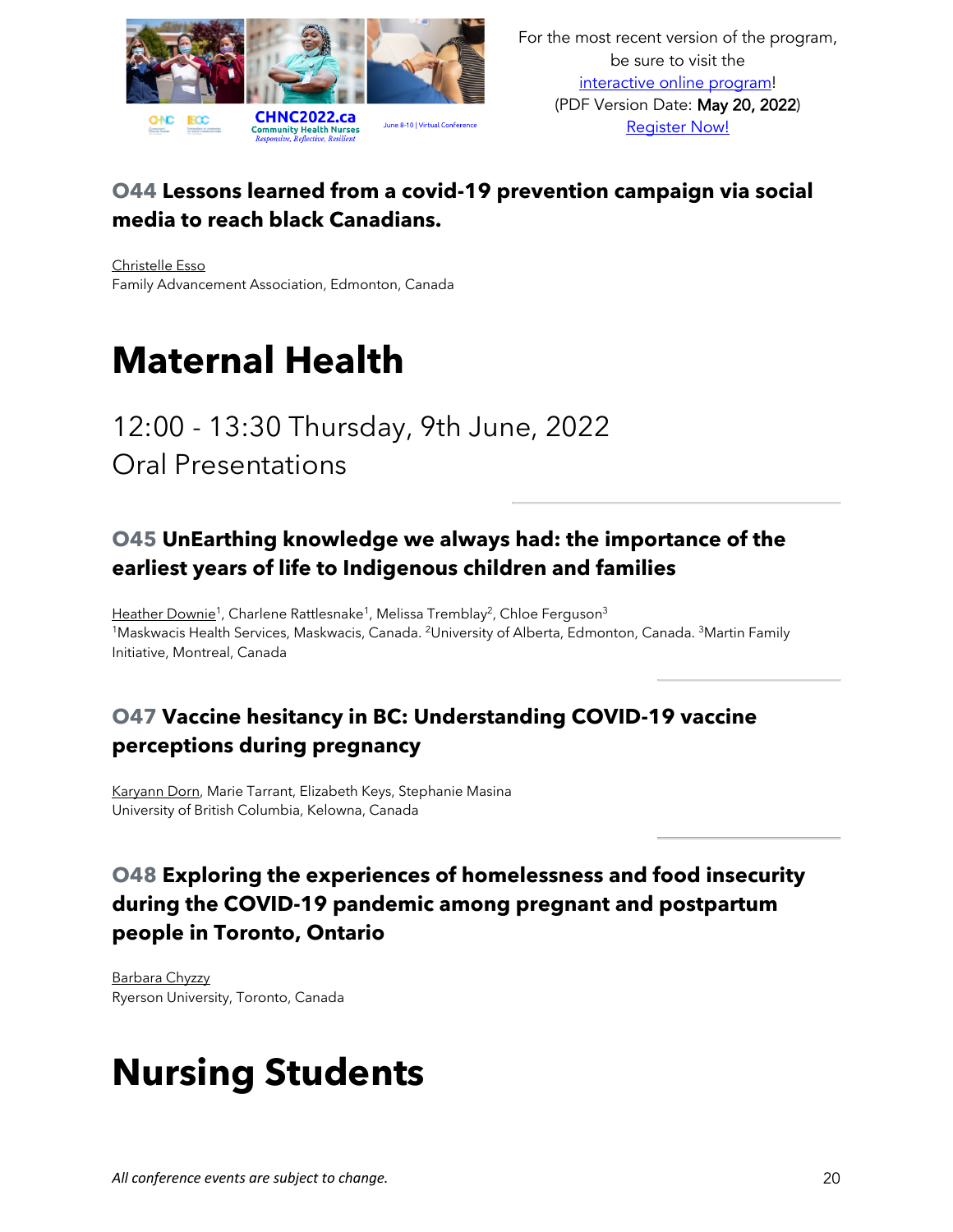

### 12:00 - 13:30 Thursday, 9th June, 2022 Oral Presentations

#### **O51 The Community Nursing Clinic Network: Advancing Education, Research and Service in a university nursing program.**

Francoise Filion, Marchand Hugo, Molly Korab McGill University, Montreal, Canada

#### **O52 Reimagining Preparation of Future Nursing Graduates for Community Practice: Experiential Learning in Community-based Student-infused Health Programs**

Daniel Nagel, Jamie Penner University of Manitoba, Winnipeg, Canada

#### **182 Teaching Harm Reduction to Nursing Students: Challenges during a Dual Pandemic**

Patty Wilson, Amy Leung Calgary, Canada

### **The Role of the CHN**

12:00 - 13:30 Thursday, 9th June, 2022 Oral Presentations

#### **O54 The critical roles and impact of public health nurses during COVID-19**

Emily Belita<sup>1</sup>, Susan M. Jack<sup>1</sup>, Heather Lokko<sup>2</sup>, Maureen Dobbins<sup>1,3</sup>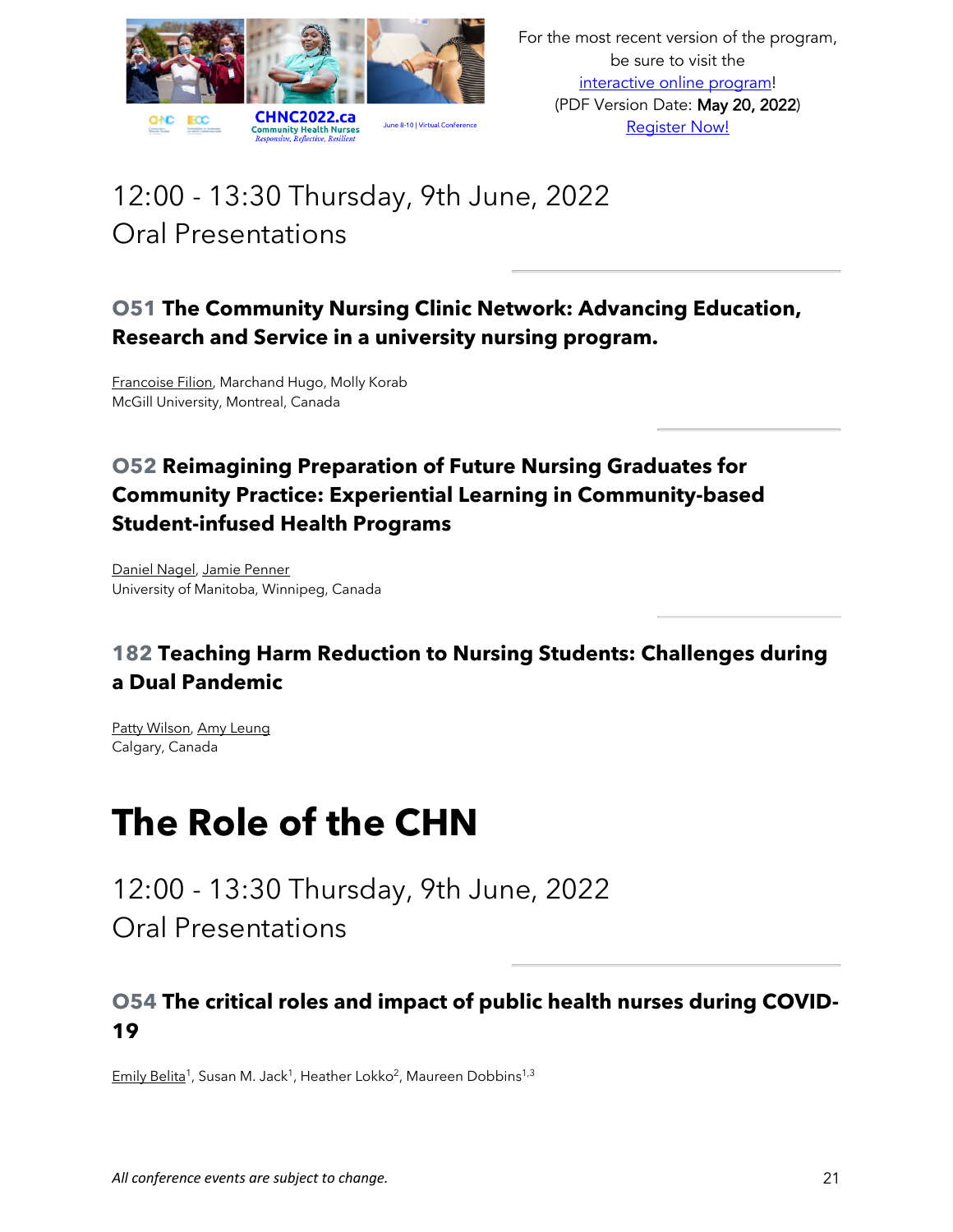

<sup>1</sup>McMaster University, Hamilton, Canada. <sup>2</sup>Middlesex-London Health Unit, London, Canada. <sup>3</sup>National Collaborating Centre for Methods and Tools, Hamilton, Canada

#### **O55 Exploring the role of the nurse in opioid use disorder treatment: A focused ethnographic study**

Amie Kerber, Tam Truong Donnelly, Aniela Dela Cruz, Candace Lind University of Calgary, Calgary, Canada

#### **O56 Exploring Opportunities to Advance Community Health through Parish Nursing Practice: A Discussion of Scoping Review Findings**

Elsie Millerd<sup>1</sup>, Andrea Fisher<sup>2</sup>, Jeanne Lambert<sup>3</sup>, Kathryn Pfaff<sup>4</sup> <sup>1</sup>St Peter's Seminary, London, Canada. <sup>2</sup>Nurse On Board, Ottawa, Canada. <sup>3</sup>CAPNM, Bishop's Mills, Canada.<br><sup>4</sup>Faculty of Nursing University of Windsor, Windsor, Canada

# **Vulnerable Populations**

12:00 - 13:30 Thursday, 9th June, 2022 Oral Presentations

#### **O57 Screening for adverse events in children with mental disorders in community mental health services in Brazil.**

Ana Paula Gondim<sup>1</sup>, Nívia Pessoa<sup>1</sup>, Ana Cristina Soares<sup>2</sup>, Andréa Da Silva<sup>1</sup>, Cinthia Cavalcante<sup>1</sup>, Felipe De Paiva<sup>1</sup>, Sandna Dos Santos<sup>1</sup>, Érina Belém<sup>1</sup>, Marinara Freire<sup>1</sup>, Marciane Tavares<sup>1</sup>, Marta Maria Fonteles<sup>1</sup>, Paulo Sérgio Arrais<sup>1</sup>, Maria Vera Cardoso<sup>1</sup>

<sup>1</sup>Federal University of Ceará, Fortaleza, Brazil. <sup>2</sup>State University Vale do Acaraú, Sobral, Brazil

#### **O58 Levels of satisfaction of people living with HIV on telephone interventions**

Francisco José de Almeida Neto<sup>1</sup>, Odaleia de Oliveira Farias<sup>1</sup>, Marli Teresinha Gimeniz Galvão<sup>1</sup>, Eduardo Rodrigues Mota<sup>1</sup>, Ivana Cristina Vieira de Lima<sup>2</sup>, Samyla Citó Pedrosa<sup>1</sup>, Ana Karoline Bastos Costa<sup>1</sup>, Gilmara Holanda da Cunha1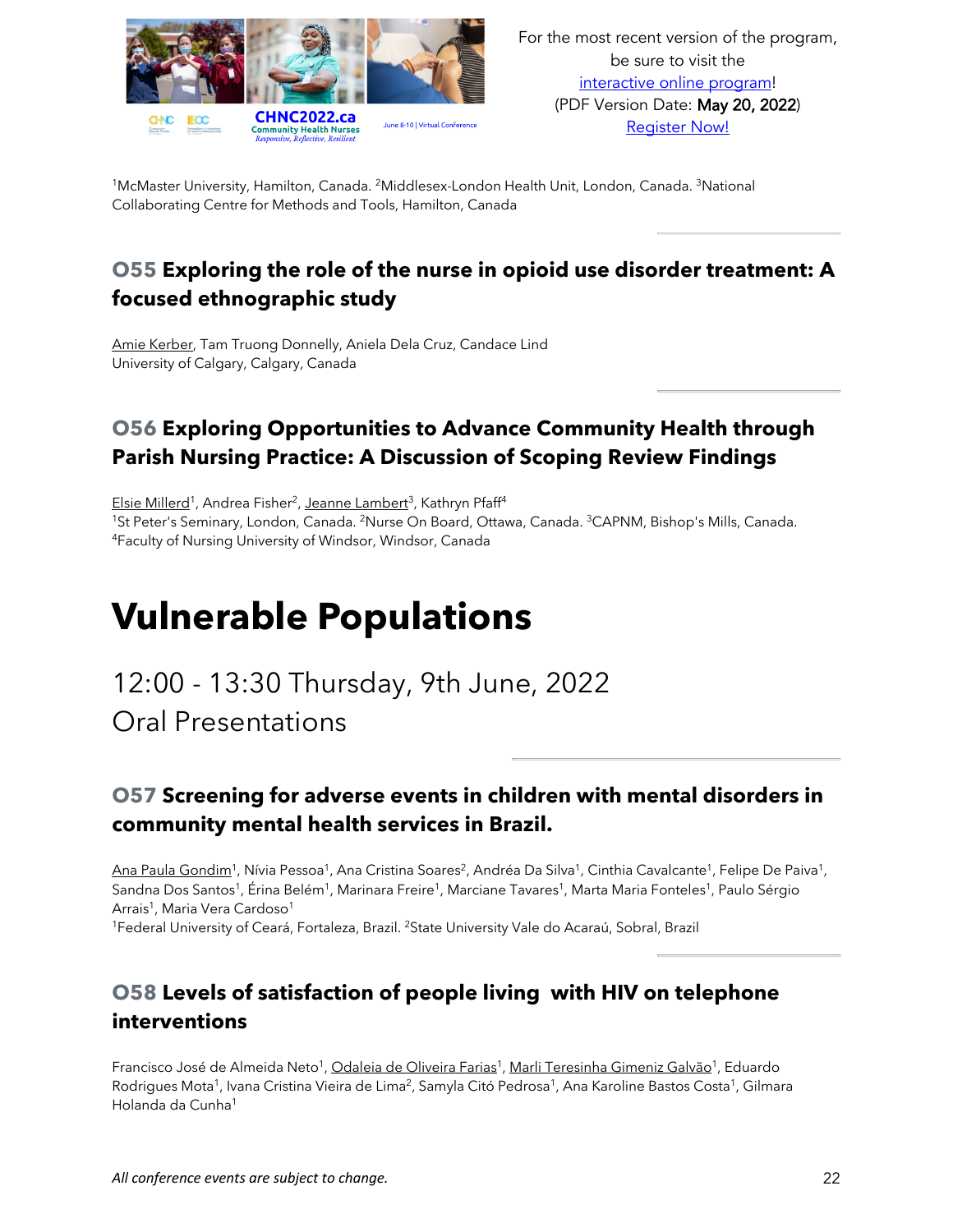

<sup>1</sup>Federal University of Ceara, Fortaleza, Brazil. <sup>2</sup>State University of Ceara, Fortaleza, Brazil

#### **O59 A critical ethnography of outreach nursing for homeless people.**

Etienne Paradis-Gagné<sup>1</sup>, Pierre Pariseau-Legault<sup>2</sup> <sup>1</sup>Université du Québec à Trois-Rivières, Trois-Rivières, Canada. <sup>2</sup>Université du Québec en Outaouais, Saint-Jérôme, Canada

#### **O60 Creating Safe Relational Space: A Constructivist Grounded Theory of How Public Health Nurses Work with Mothering Refugee Women**

Shahin Kassam University of Victoria, Victoria, Canada

### **Evidence-Informed Practice**

### 12:00 - 13:30 Thursday, 9th June, 2022

Oral Presentations

#### **O61 Developing capacity for Evidence-Informed Decision Making (EIDM) within public health organizations**

Maureen Dobbins, Heather Husson, Claire Howarth National Collaborating Centre for Methods and Tools, Hamilton, Canada

#### **O63 Health Promotion, Collaboration, Innovation: A Unique Education Delivery Method for Community Health Nursing Clinical Practicum**

Andrea Rochon<sup>1</sup>, Keri McGuire-Trahan<sup>2</sup>, Aldona Nowak<sup>2</sup>, Chantal Belanger<sup>2</sup>, Alison George<sup>2</sup>, Elizabeth Hopkins<sup>2</sup>, Randi-Lynn Jones<sup>2</sup>, Amber Nelson<sup>2</sup>, Shannon Quennell<sup>2</sup>, Le-Anne Ryan<sup>2</sup>, Sadie Sattan<sup>2</sup>, Lana Stevenson<sup>2</sup>, Eva Stewart-Bindernagle<sup>2</sup>, Kelly Stitt<sup>2</sup>, Amy Sworik<sup>2</sup> 1Nipissing University, Kingston, Canada. 2Nipissing University, North Bay, Canada

*All conference events are subject to change.* 23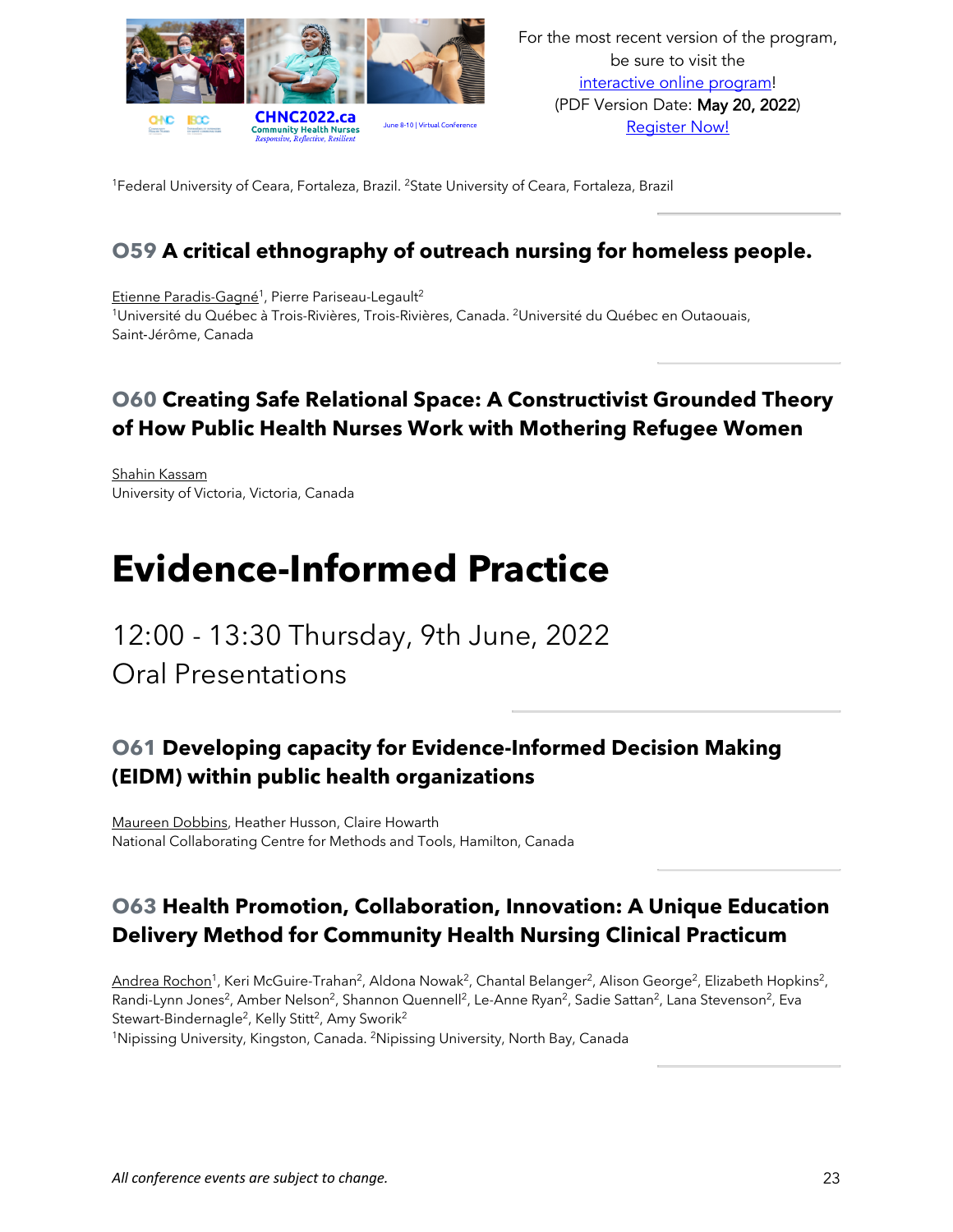

#### **O64 Building Social Connectedness in a Rural Community: A MicroResearch Project**

Debbie Brennick, Audrey Walsh, Claudette Taylor, Jill MacMullen Cape Breton University, Sydney, Canada

#### **79 The Period of PURPLE Crying® (PURPLE) A Province-Wide Shaken Baby Syndrome Prevention Initiative**

Karen Sadler<sup>1,2,3</sup>, Claire Humphreys<sup>1,2,3</sup>

1BC Children's Hospital Research Institute, Vancouver, Canada. 2Prevent Shaken Baby Syndrome BC, Vancouver, Canada. 3University of British Columbia, Vancouver, Canada

# **Moving towards racial health equity in community health nursing**

12:00 - 12:30 Thursday, 9th June, 2022 Fishbowl Presentations

#### **FB6 Moving towards racial health equity in community health nursing**

Sume Ndumbe-Eyoh

National Collaborating Centre for Determinants of Health, Antigonish, Canada. Black Health Education Collaborative, Dalla Lana School of Public Health, University of Toronto, Toronto, Canada

### **Nursing Practice**

12:45 - 13:30 Thursday, 9th June, 2022 Oral Presentations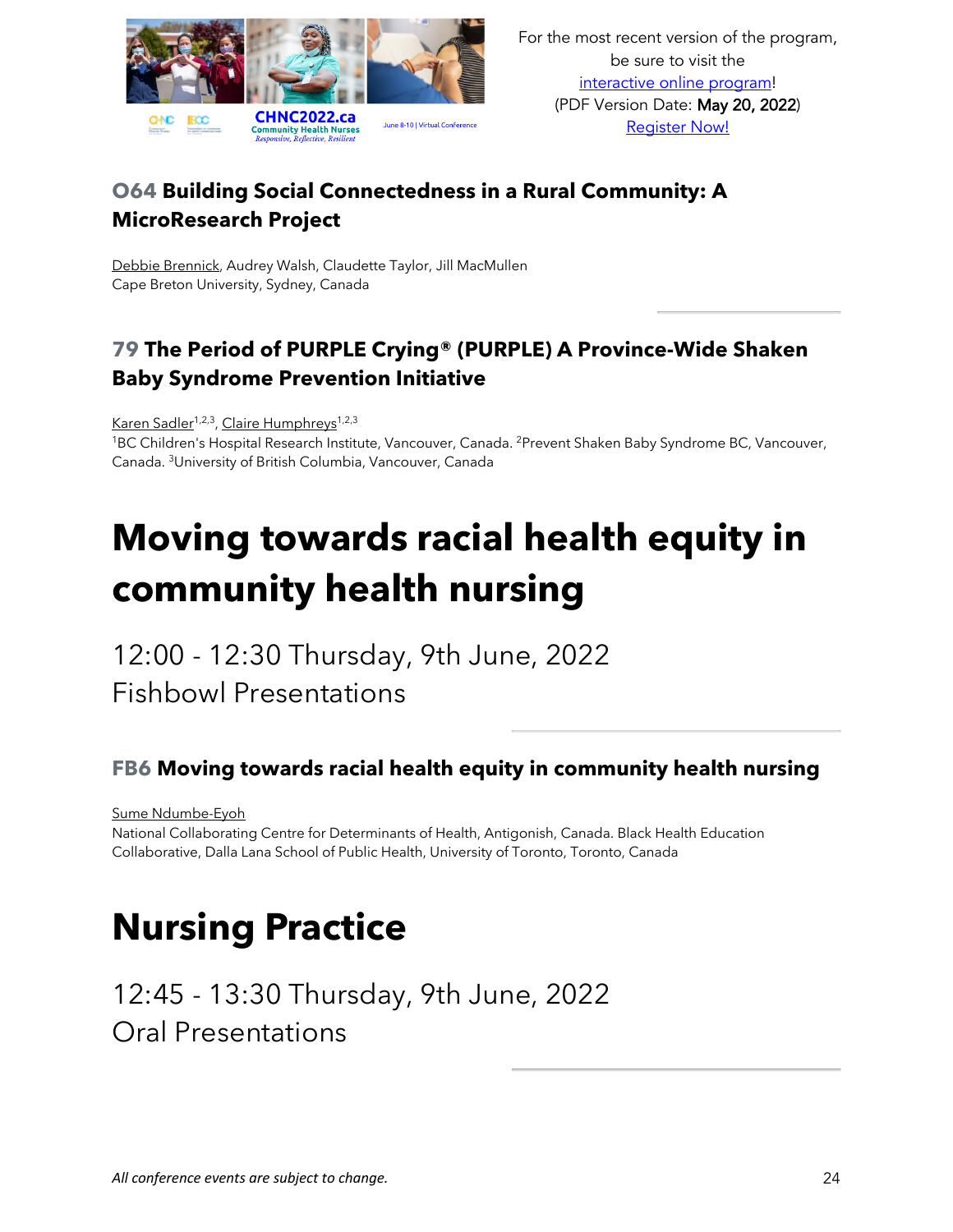

#### **O65 Advancing Public Health Nursing Practice: A NEW National PHN Postgraduate Program**

Ruth Schofield<sup>1</sup>, Andrea Chircop<sup>2</sup>, Genevieve Currie<sup>3</sup>, Sylvane Filice<sup>4</sup>, David Groulx<sup>5</sup>, Shona Lalonde<sup>6</sup>, Dawn Mercer Riselli<sup>7</sup>, Daina Mueller<sup>8</sup>, Susan Tam<sup>9</sup>, May Tao<sup>10</sup>, Tanya Spencer Cameron<sup>11</sup> <sup>1</sup>Mohawk College, Hamilton, Canada. <sup>2</sup>Dalhousie University, Halifax, Canada. <sup>3</sup>Mount Royal University, Calgary, Canada. 4Lakehead University, Thunder Bay, Canada. 5Sudbury District Public Health, Sudbury, Canada. <sup>6</sup>Camosun College, Victoria, Canada. <sup>7</sup>Athabasca University, Athabasca, Canada. <sup>8</sup>McMaster, Hamilton, Canada.<br><sup>9</sup>Ryerson University, Toronto, Canada. <sup>10</sup>Toronto Public Health, Toronto, Canada. <sup>11</sup>Northern College of A Arts and Technology, South Porcupine, Canada

#### **O17 Medication Safety in the Home Care Setting: Getting to the Roots of Errors**

Karen Curry VON Canada, Halifax, Canada

## **Break / Exhibit Hall**

13:30 - 14:00 Thursday, 9th June, 2022

### **Nursing Practice**

14:00 - 15:00 Thursday, 9th June, 2022 Oral Presentations

#### **O66 Designing and Implementing a General Orientation Program for Community Health Nurses at the CIUSSS West-Central in Montreal, Quebec**

Anna Tazian CIUSSS West Central Montreal, Montreal, Canada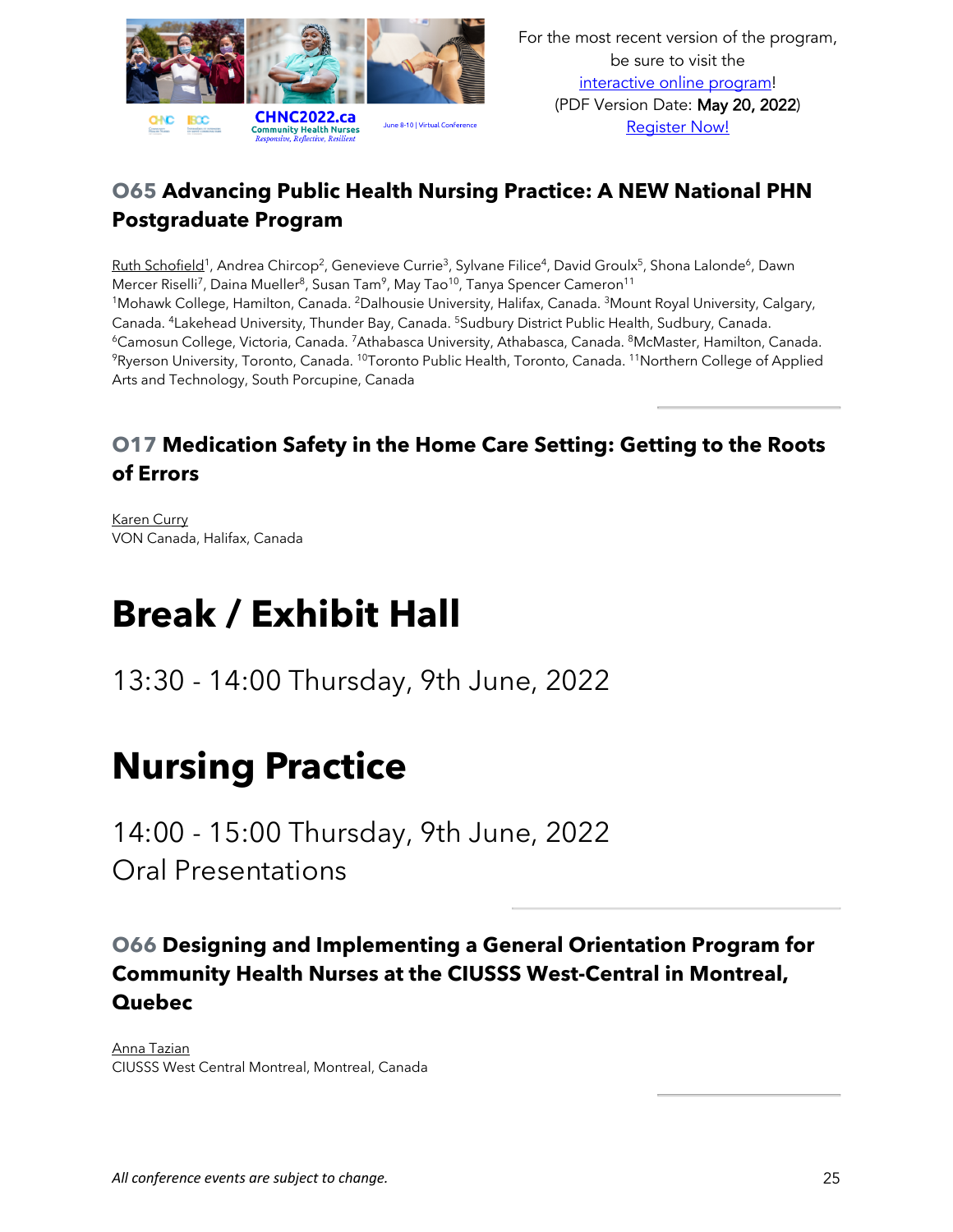

#### **O67 Sharing the "know-how" expertise of public health nurses in home visiting: A framework for practice guidance development and dissemination**

Elizabeth Orr<sup>1</sup>, Karen Campbell<sup>2</sup>, Sonya Strohm<sup>3</sup>, Susan Jack<sup>3</sup> <sup>1</sup>Brock University, St. Catharines, Canada. <sup>2</sup>Western University, London, Canada. <sup>3</sup>McMaster University, Hamilton, Canada

#### **O78 Building evidence-informed decision making capacity: The online Evidence-Informed Decision Making Skills Assessment Tool**

Claire Howarth, Emily Clark, Heather Husson, Maureen Dobbins National Collaborating Centre for Methods and Tools, Hamilton, Canada

## **Enhancing Cultural Competency**

### 14:00 - 15:00 Thursday, 9th June, 2022 Oral Presentations

#### **O68 Fifteen-year trends in self-reported racial discrimination and the related health issues among African Canadian adolescents in British Columbia, Canada**

Helen Okoye, Elizabeth Saewyc University of British Columbia, Vancouver, Canada

#### **O69 What is the meaning of "Race" among nursing students**

Martha Aviles-G.<sup>1</sup>, Dzifa Dodunoo<sup>1</sup>, Paivi Abernethy<sup>1,2</sup>, Jenipher Kayuni<sup>1</sup>, Stephanie McConkey<sup>1</sup> <sup>1</sup>University of Victoria, Victoria, Canada. <sup>2</sup>3 University of Waterloo, Waterloo, Canada

#### **O70 How does Whiteness shape the Canadian nursing profession?: A rapid review of the literature**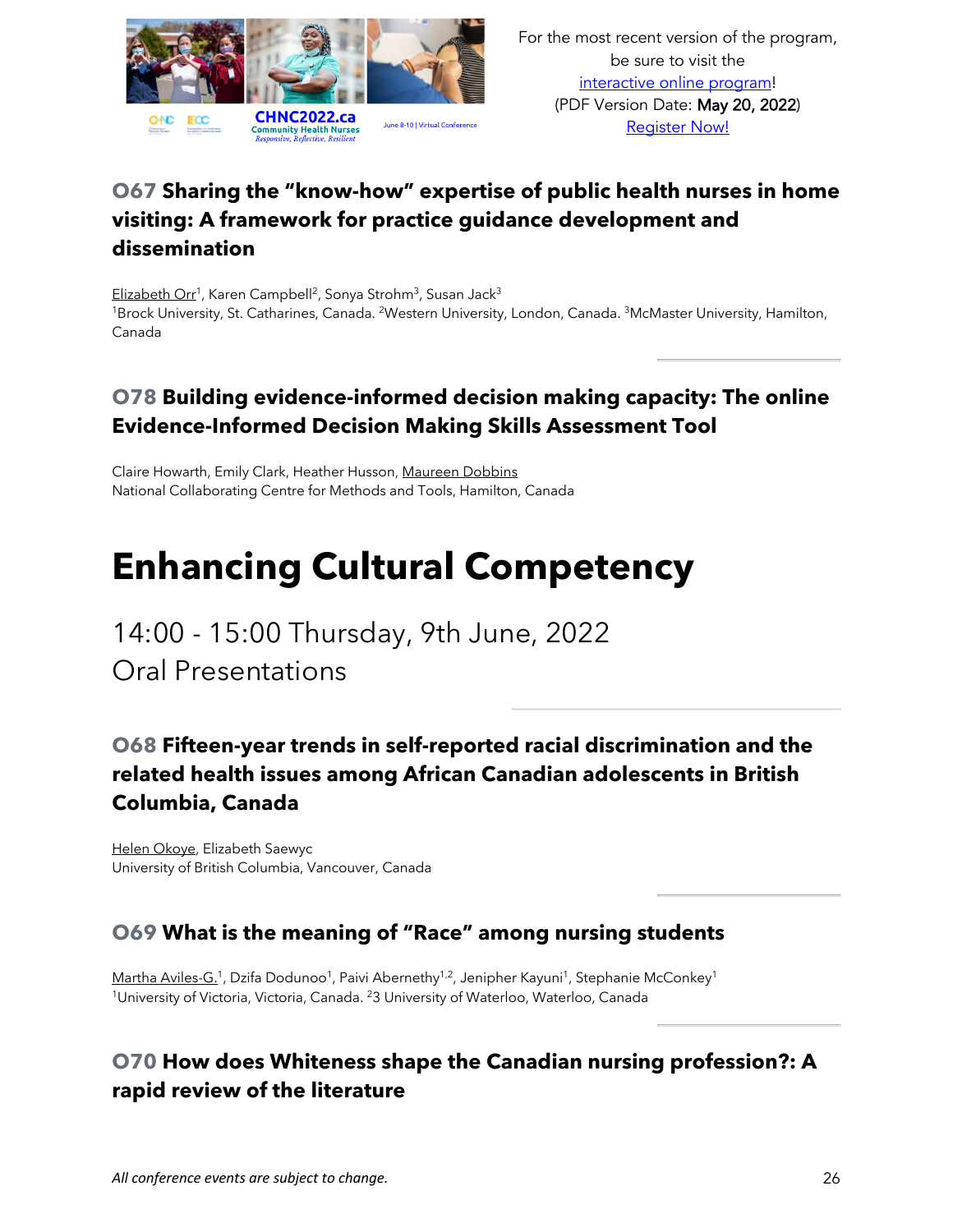

For the most recent version of the program, be sure to visit the interactive online program! (PDF Version Date: May 20, 2022) Register Now!

Hannah Klassen, Mandy Walker NCCDH, Antigonish, Canada

# **Home Health**

### 14:00 - 15:00 Thursday, 9th June, 2022 Oral Presentations

#### **O71 Strengthening Medication Administration of Opioids in Palliative Care**

Katharina Sidhu, Matt Wong VHA Home HealthCare, Toronto, Canada

#### **O72 Peer-lead Support Group for Socially Isolated Individuals of Low Socioeconomic Status to Improve Mental Wellness**

Mikayla Knysh, Madeleine Pekuognio, Tristan Phair, Kristen Sabourin, Jacqueline Avanthay Strus Université de Saint Boniface, Winnipeg, Canada

#### **O73 Navigating Turbulent Water: Leading Home and Community care practice change during the COVID 19 Pandemic**

Karen Curry, Benedicte Franquien VON, halifax, Canada

### **Older Adults**

14:00 - 15:00 Thursday, 9th June, 2022 Oral Presentations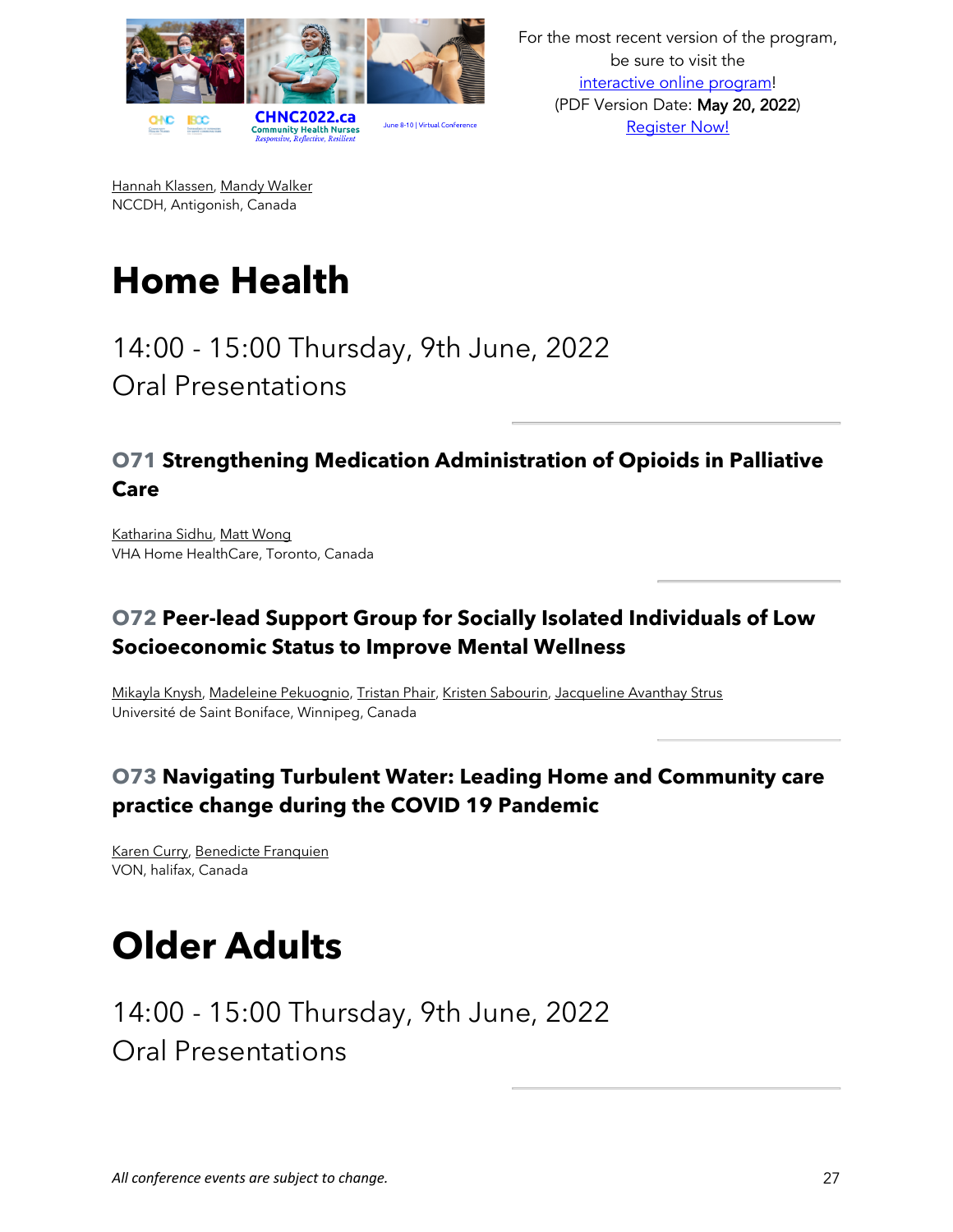

For the most recent version of the program, be sure to visit the interactive online program! (PDF Version Date: May 20, 2022) Register Now!

#### **O74 Home Care Nurse's Perspectives about Deprescribing of Medications for the Management of Polypharmacy in Older Adults**

Winnie Sun<sup>1</sup>, Jennifer Abbass-Dick<sup>1</sup>, Cheryl Reid-Haughian<sup>2</sup>, Caroline Barakat<sup>1</sup>, Justin Turner<sup>3</sup> 1Ontario Tech University, Oshawa, Canada. 2CellTrak Technologies Inc., Ottawa, Canada. 3University of Montreal, Quebec, Canada

#### **O75 The Impact of COVID-19 on Social Connection and Social Support among Residents in Long-Term Care Facilities**

Madeline Lischynski, Hua Li University of Saskatchewan, Saskatoon, Canada

#### **O76 Factors influencing use of nonpharmacological treatments for seniors with early dementia: A review of literature**

Jasmine Hwang University of Calgary, Calgary, Canada

# **Addressing Social Determinants of Health**

14:00 - 15:00 Thursday, 9th June, 2022 Oral Presentations

#### **O33 Reproductive Rainbow: Exploring Fertility Intentions and Family Planning Experiences Among the LGBTQ2S Community**

Kerry Marshall, Wanda Martin University of Saskatchewan, Saskatoon, Canada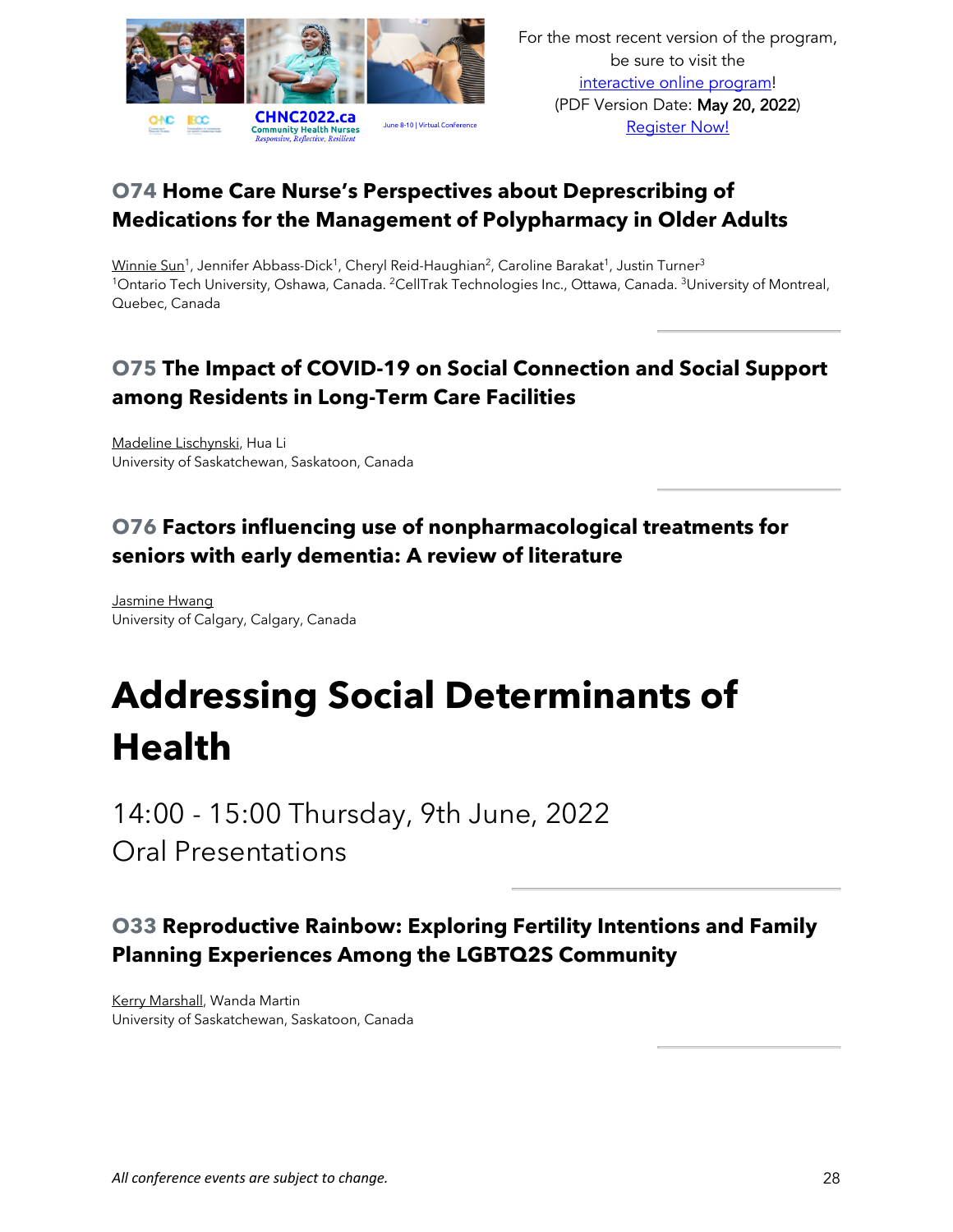

#### **205 Gaining Perspectives on Access and Equity to Health Care in Rural Saskatchewan for Postsecondary International Students'**

Sarah Kostiuk, Jayne Naylen Horbach Saskatchewan Polytechnic, Regina, Canada

**O72 Breaking Language Barriers that Lead to Health Barriers: Using Health Promotion Workshops Hosted by Punjabi Speaking Community Health Nurses to Reduce Cardiovascular and Diabetic Health Disparities in the South Asian Community.**

Gaganjit Phulka, Gurleen Dhaliwal BCCNP, Abbotsford, Canada

# **Mentorship: A Leadership Development Strategy**

14:00 - 15:00 Thursday, 9th June, 2022 Open Session Presentations

#### **OS11 Mentorship: A Leadership Development Strategy**

Ruth Schofield<sup>1</sup>, Genevieve Currie<sup>2</sup>, May Tao<sup>3</sup>, Francoise Filion<sup>4</sup>, Mary-Ann Taylor<sup>5</sup>, Kerrianne Thompson<sup>6</sup> <sup>1</sup>McMaster University, Hamilton, Canada. <sup>2</sup>Mount Royal University, Calgary, Canada. <sup>3</sup>Toronto Public Health, Toronto, Canada. 4McGill University, Montreal, Canada. 5Coastal Community of Care, Vancouver, Canada. 6Durham Public health, Oshawa, Canada

# **Community health nursing and sleep health: How can community health nurses improve sleep health in**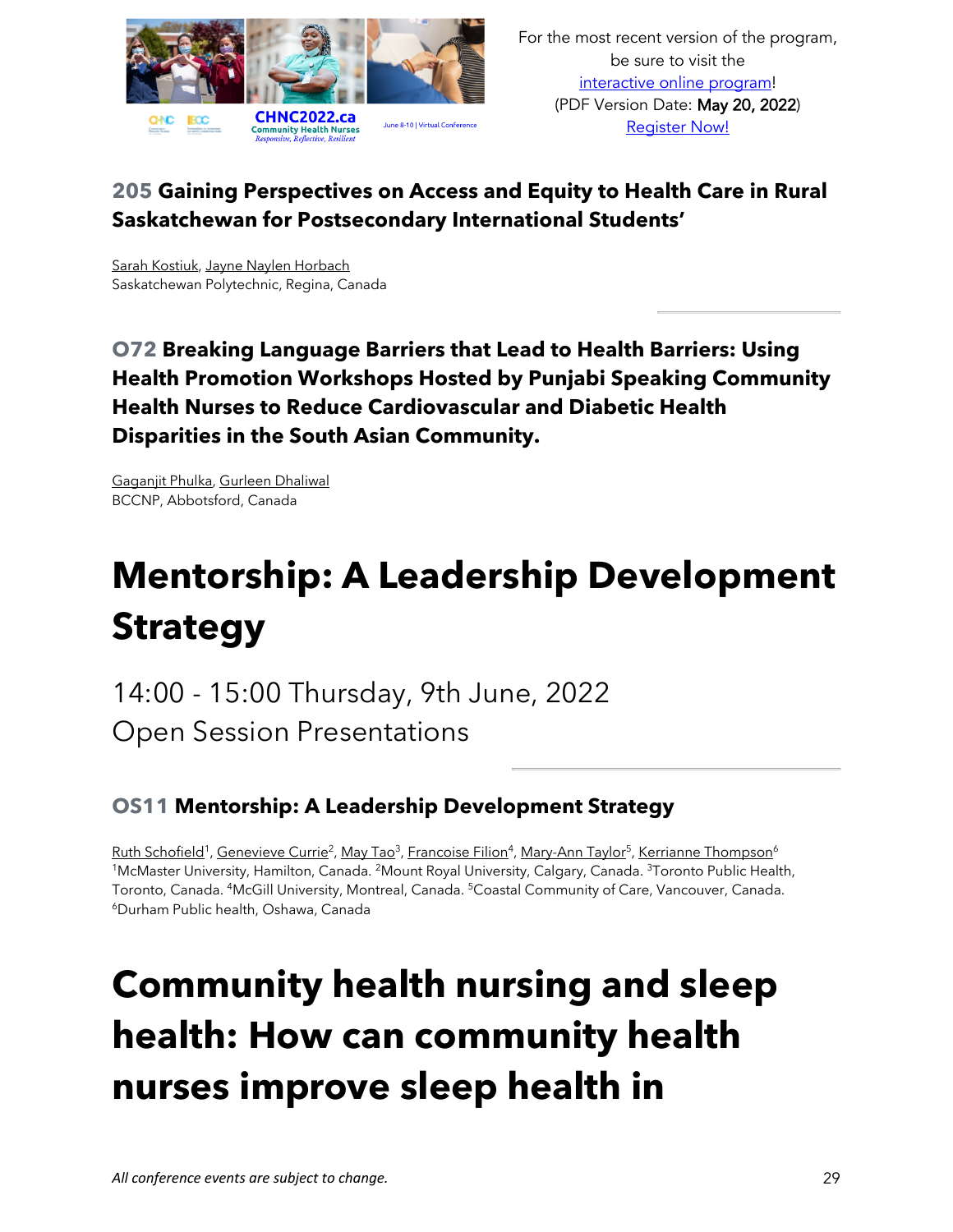

# **Canadian children, youth and their parents?**

14:00 - 14:30 Thursday, 9th June, 2022 Fishbowl Presentations

**FB7 Community health nursing and sleep health: How can community health nurses improve sleep health in Canadian children, youth and their parents?**

Elizabeth Keys The University of British Columbia Okanagan, Kelowna, Canada

# **Break / Exhibit Hall**

15:00 - 15:15 Thursday, 9th June, 2022

# **Introduction to Health Equity Online Course**

15:15 - 15:45 Thursday, 9th June, 2022 Open Session Presentations

#### **OS12 Introduction to Health Equity Online Course**

Dianne Oickle National Collaborating Centre for Determinants of Health, Antigonish, Canada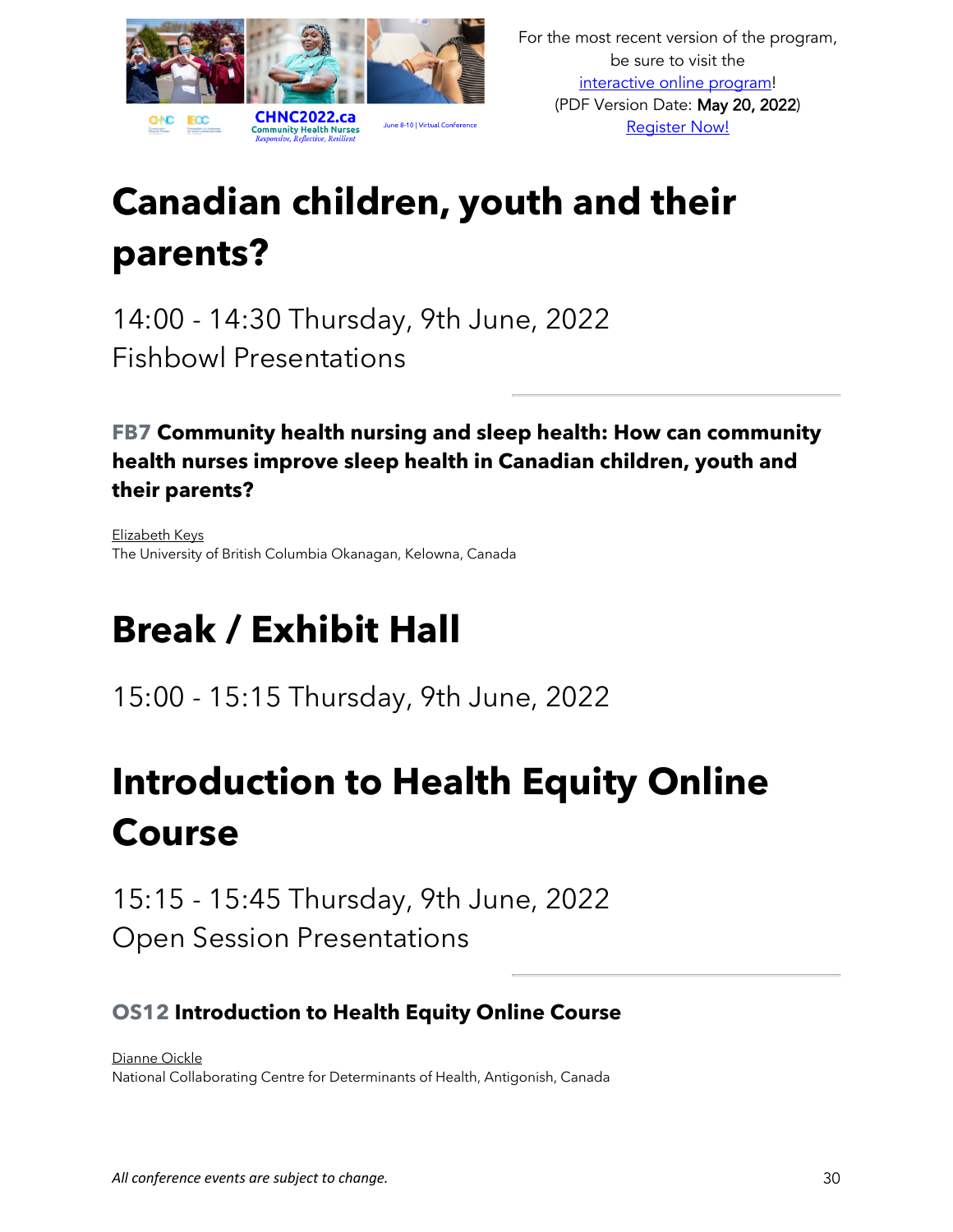

# **Community Health Nurses work Interprofessionally for REACH (Real Education About Cannabis and Health)**

15:15 - 15:45 Thursday, 9th June, 2022 Open Session Presentations

#### **OS13 Community Health Nurses work Interprofessionally for REACH (Real Education About Cannabis and Health)**

King King<sup>1</sup>, Jennafer Klemmer<sup>1</sup>, Holly Mansell<sup>2</sup>, Kerry Mansell<sup>2</sup> <sup>1</sup>College of Nursing, University of Saskatchewan, Saskatoon, Canada. <sup>2</sup>College of Pharmacy and Nutrition, University of Saskatchewan, Saskatoon, Canada

# **Opportunities for community health nurses to engage in equity-focused climate change responses**

15:15 - 15:45 Thursday, 9th June, 2022 Open Session Presentations

#### **OS14 Opportunities for community health nurses to engage in equityfocused climate change responses**

Pemma Muzumdar National Collaborating Centre for Determinants of Health, Antigonish, Canada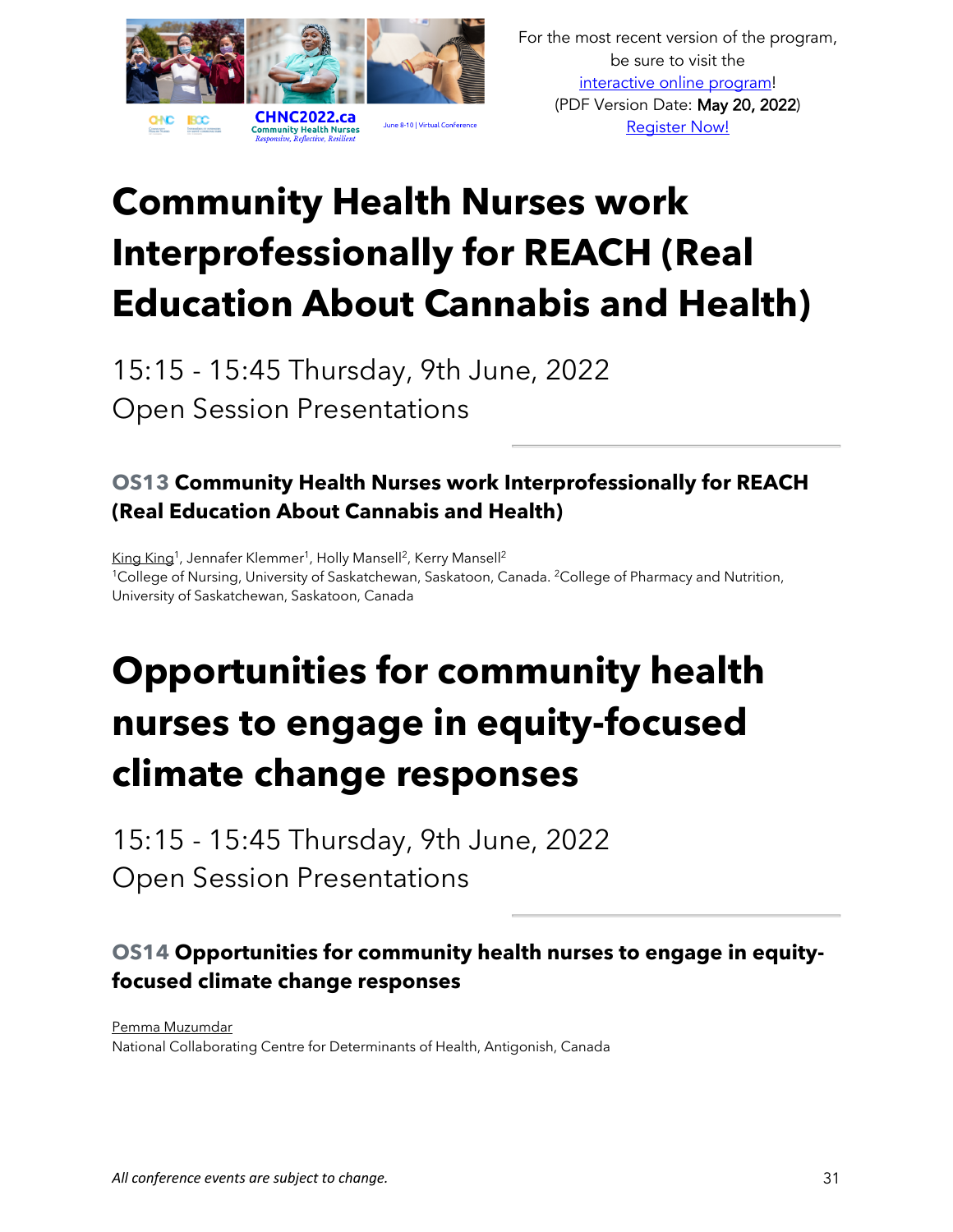

# **Developing Public Health Nursing Competencies through Virtual Simulation Games**

15:15 - 15:45 Thursday, 9th June, 2022 Open Session Presentations

#### **OS15 Developing Public Health Nursing Competencies through Virtual Simulation Games**

Ruth Schofield<sup>1</sup>, Joanna Pierazzo<sup>1</sup>, Cynthia Baker<sup>2</sup>, Marian Luctkar-Flude<sup>3</sup>, Jane Tyerman<sup>4</sup>, Andrea Chircop<sup>5</sup>, Genevieve Currie<sup>6</sup>, Denise Kall<sup>7</sup>, Stacy Oke<sup>8</sup>, Dawn Mercer Riselli<sup>9</sup>, Maureen Ryan<sup>10</sup>, Tanya Sanders<sup>11</sup>, Susan Tam<sup>12</sup> <sup>1</sup>McMaster University, Hamilton, Canada. <sup>2</sup>CASN, Ottawa, Canada. <sup>3</sup>Queens University, Kingston, Canada. <sup>4</sup>University of Ottawa University, Ottawa, Canada. <sup>5</sup>Dalhousie University, Halifax, Canada. <sup>6</sup>Mount Royal University, Calgary, Canada. 7St. Lawrence College, Brockville, Canada. 8University of Calgary, Calgary, Canada. 9Athabasca University, Athabasca, Canada. 10University of Victoria, Victoria, Canada. 11Thompson River University, Kamloops, Canada. 12Ryerson University, Toronto, Canada

### **Youth Health**

15:15 - 16:00 Thursday, 9th June, 2022 Oral Presentations

#### **O80 An innovative methodology to engage the voices of children and youth in improving community safety and injury prevention policy and programming**

Ian Pike<sup>1,2</sup>, Alison Macpherson<sup>3</sup>, Rose-Alma McDonald<sup>4</sup>, Emilie Beaulieu<sup>1</sup>

1BC Injury Research and Prevention Unit, BC Children's Hospital Research Institute, Vancouver, Canada. <sup>2</sup>Department of Pediatrics, University of British Columbia, Vancouver, Canada. <sup>3</sup>School of Kinesiology and Health Science, York University, Toronto, Canada. 4Katenies Research and Management Services, Akwesasne Mohawk Territory, Canada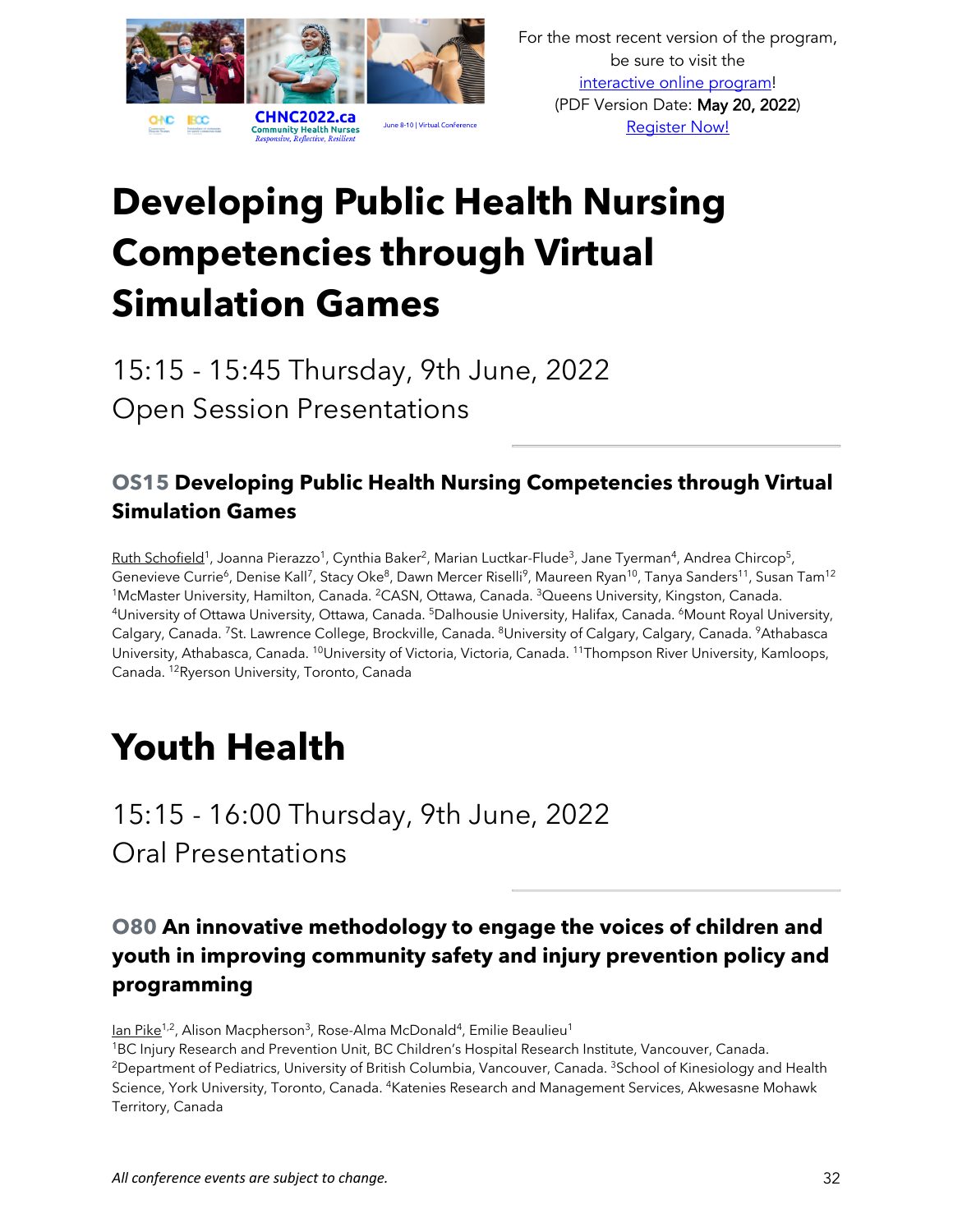

#### **O81 Développement et étude pilote, grâce à un partenariat recherchecommunauté, d'une formation communautaire novatrice pour les intervenant(e)s en soutien par les pairs en santé mentale jeunesse.**

Laure Bourdon, Carole Tranchant, Danielle Doucet, Hélène Corriveau, Vickie Plourde Université de Moncton, Moncton, Canada

## **Nursing Workforce**

15:15 - 16:00 Thursday, 9th June, 2022 Oral Presentations

#### **O82 Nursing Staffing Crisis Across Canada Requires Care and Support**

Laura Woodman, Rob Lake Caring Support, London, Canada

#### **O83 Risk Mitigation and Navigating toward the "New Normal"**

Jillian Brooke, Farah Ismail, Nancy Lefebre SE Health, Markham, Canada

# **Harm reduction peer backpack and vending machines impact on prevention of Hepatitis C and HIV amongst people who inject drugs in rural Saskatchewan**

15:15 - 15:45 Thursday, 9th June, 2022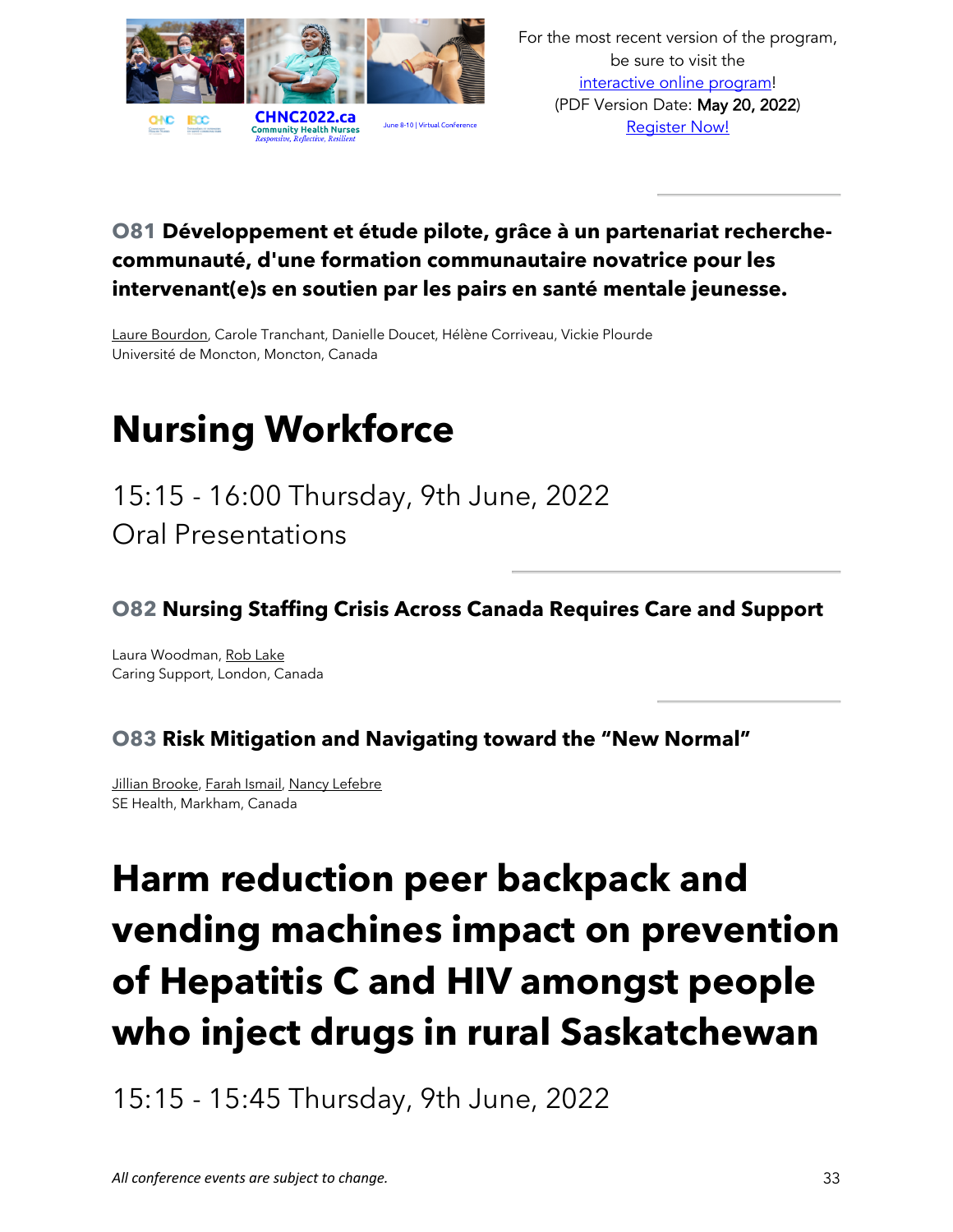

### Fishbowl Presentations

#### **FB8 Harm reduction peer backpack and vending machines impact on prevention of Hepatitis C and HIV amongst people who inject drugs in rural Saskatchewan.**

Danielle Radchenko<sup>1</sup>, Malcolm McNeil<sup>2</sup> 1Saskatchewan Health Authority, North Battleford, Canada. 2Saskatchewan Health Authority, Lashburn, Canada

# **CHNC Info Session | Learn about your national community health nursing association!**

11:00 - 11:30 Friday, 10th June, 2022

# **(Re)storying Canadian Nursing History with a Post Colonial Indigenous lens: How do we begin the journey to decolonize our hearts and minds and put Cultural Safety into Action?**

11:30 - 12:00 Friday, 10th June, 2022 Open Session Presentations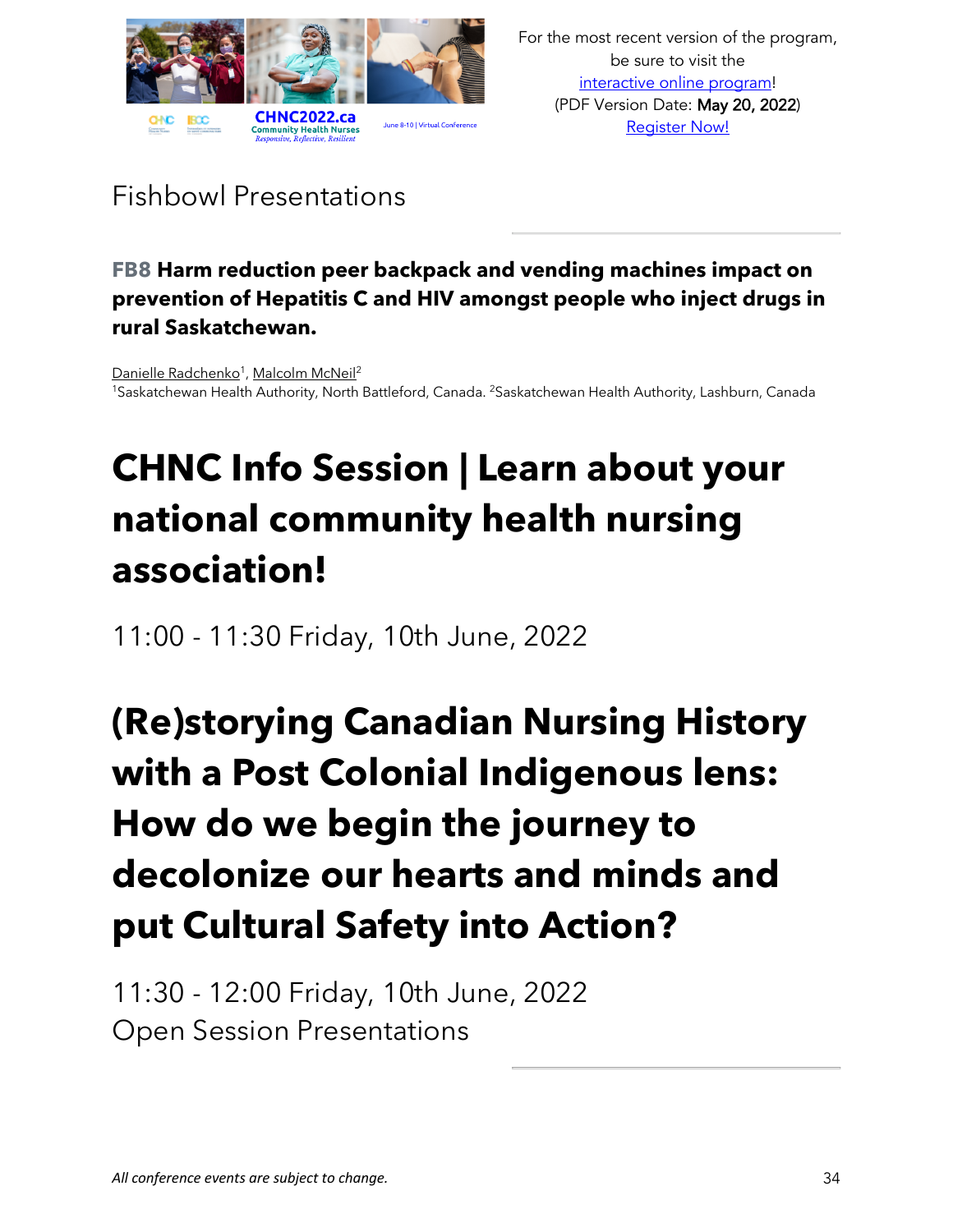

#### **OS16 (Re)storying Canadian Nursing History with a Post Colonial Indigenous lens: How do we begin the journey to decolonize our hearts and minds and put Cultural Safety into Action?**

De-Ann Sheppard

Cape Breton University, Sydney, Canada. University of Toronto, Ontario Institute Studies in Education, Toronto, Canada

## **Let's talk: values and health equity**

11:30 - 12:00 Friday, 10th June, 2022 Open Session Presentations

#### **OS17 Let's talk: values and health equity**

Pemma Muzumdar National Collaborating Centre for Determinants of Health, Antigonish, Canada

# **Effect of scaling up family planning on maternal survival: Spectrum modeling**

11:30 - 12:00 Friday, 10th June, 2022 Open Session Presentations

#### **OS18 Effect of scaling up family planning on maternal survival: Spectrum modeling**

Alex Yeshaneh Wolkite University, Wolkite, Ethiopia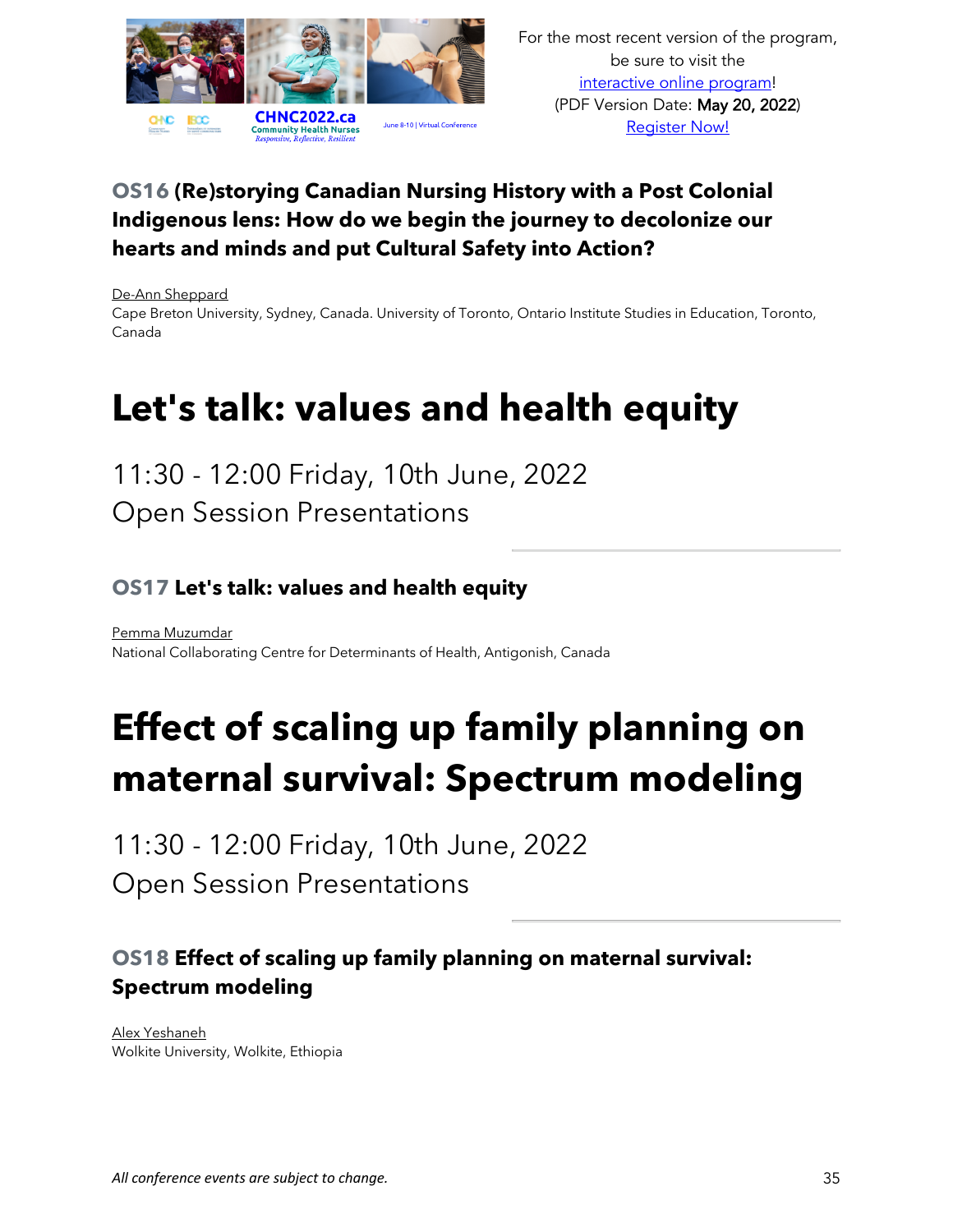

# **Nursing Workforce**

### 11:30 - 12:15 Friday, 10th June, 2022 Oral Presentations

#### **O84 Factors Influencing Undergraduate Nursing Students' Desire to Practice within Primary Care Settings: An Integrative Review**

Deanne Curnew<sup>1,2</sup>, Julia Lukewich<sup>2</sup> <sup>1</sup>Centre for Nursing Studies, St. John's, Canada. <sup>2</sup>Memorial University, St. John's, Canada

#### **O85 Understanding the current state of community/population health nursing education: An exploration of the erosion and devaluation of community/population health theoretical and clinical education in Canadian Nursing programs.**

Francoise Filion<sup>1</sup>, Tanya Saunders<sup>2</sup>, Andrea Chircop<sup>3</sup>, Ruth Schofield<sup>4</sup>, Cheryl Van Dalen Smith<sup>5</sup>, Barbara Love-Jovett<sup>6</sup>, Catherine Ann Miller<sup>1</sup>, Genevieve Currie<sup>7</sup>, Barbara Chyzzy<sup>8</sup>, Jacqueline Avanthay Strus<sup>9</sup>, Dawn Mercer Riselli<sup>10</sup>

<sup>1</sup>McGill University, Montreal, Canada. <sup>2</sup>Thompson Rivers University, Kamloops, Canada. <sup>3</sup>Dalhousie University, Halifax, Canada. <sup>4</sup>McMaster University, Hamilton, Canada. <sup>5</sup>York University, Toronto, Canada. <sup>6</sup>University of Manitoba, Winnipeg, Canada. <sup>7</sup>Mount Royal University, Calgary, Canada. <sup>8</sup>Ryerson University, Toronto, Canada. <sup>9</sup>University de St. Boniface, Winnipeg, Canada. <sup>10</sup>Athabasca University, Lethbridge, Canada

## **Sexual Health**

11:30 - 12:15 Friday, 10th June, 2022 Oral Presentations

**O86 Sexual health promotion and adherence to rapid HIV testing among Brazilian college students**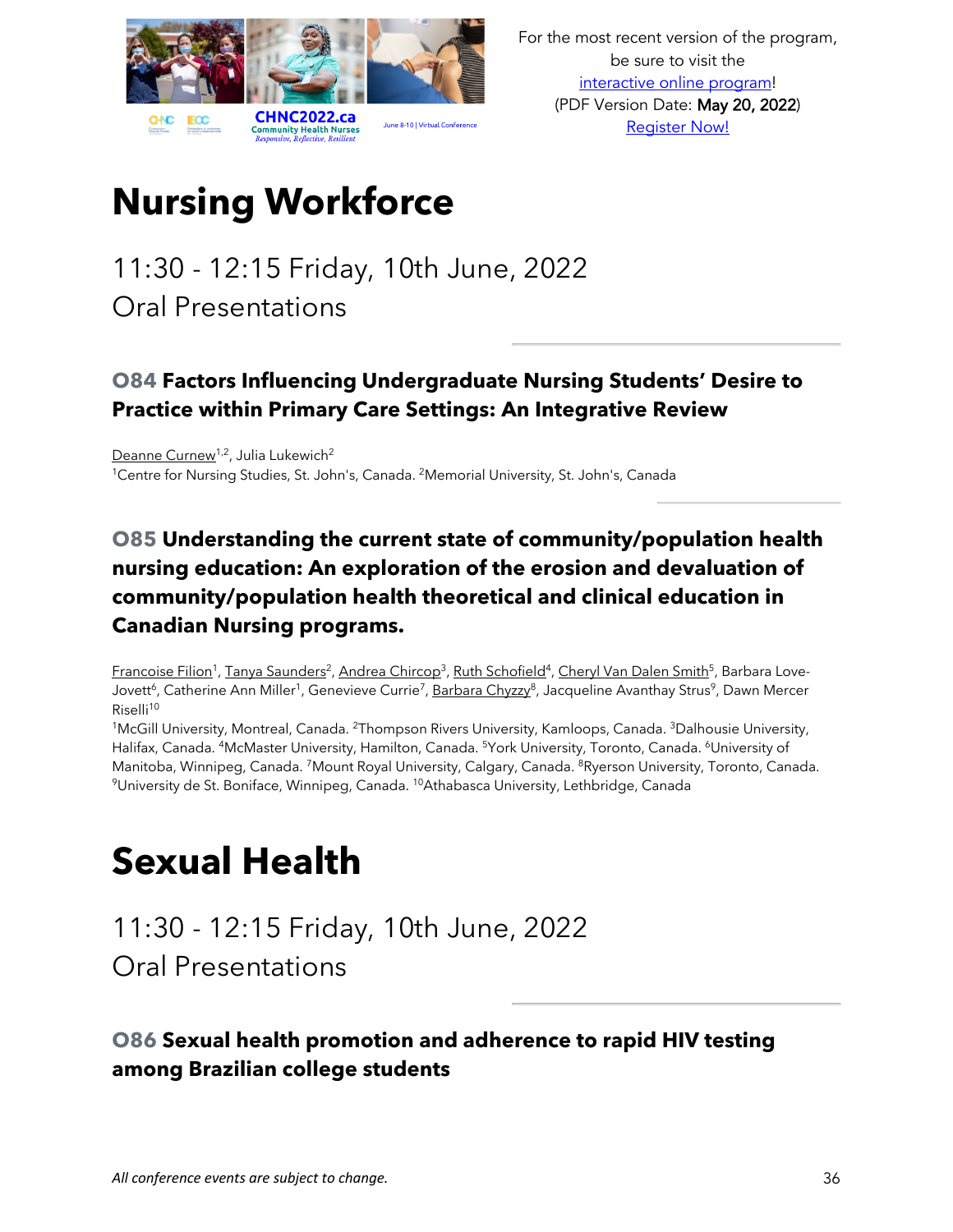

Marli Teresinha Gimeniz Galvão, Odaleia de Oliveira Farias, Ana Karoline Bastos Costa, Francisco José de Almeida Neto, Ivana Cristina Vieira de Lima, Samyla Citó Pedrosa, Ane Kelly Lima Ramalho, Débora Clemente Paes, Nycolle Almeida Leite

Federal University of Ceara, Fortaleza, Brazil

#### **O87 Comprehensive School Health as a Capacity Building, Intersectoral Collaboration Strategy to Promote Sexual Health Education**

Tamira Burton Fraser Health, Langley, Canada

## **Youth**

11:30 - 12:15 Friday, 10th June, 2022 Oral Presentations

#### **O88 Health Texts From School Nurses: Will Adolescents Get the Message?**

Lani Babin<sup>1</sup>, Matthew Brooks<sup>1</sup>, Brenda George<sup>1</sup>, Wendi Lokanc-Diluzio<sup>2</sup> <sup>1</sup>Alberta Health Services, Calgary, Canada. <sup>2</sup>University of Lethbridge, Calgary, Canada

#### **O89 Concussion Awareness Training Tool: A case study in building capacity with schools and strengthening intersectoral collaborations**

Karen Sadler<sup>1</sup>, Samantha Bruin<sup>1</sup>, Kate Turcotte<sup>1</sup>, Denise Beaton<sup>1,2</sup>, Shelina Babul<sup>1,3</sup> <sup>1</sup>BC Injury Research and Prevention Unit, BC Children's Hospital Research Institute, Vancouver, Canada. <sup>2</sup>BC Centre for Disease Control, Vancouver, Canada. 3Department of Pediatrics, University of British Columbia, Vancouver, Canada

## **A call to action about children's sleep**

11:30 - 12:00 Friday, 10th June, 2022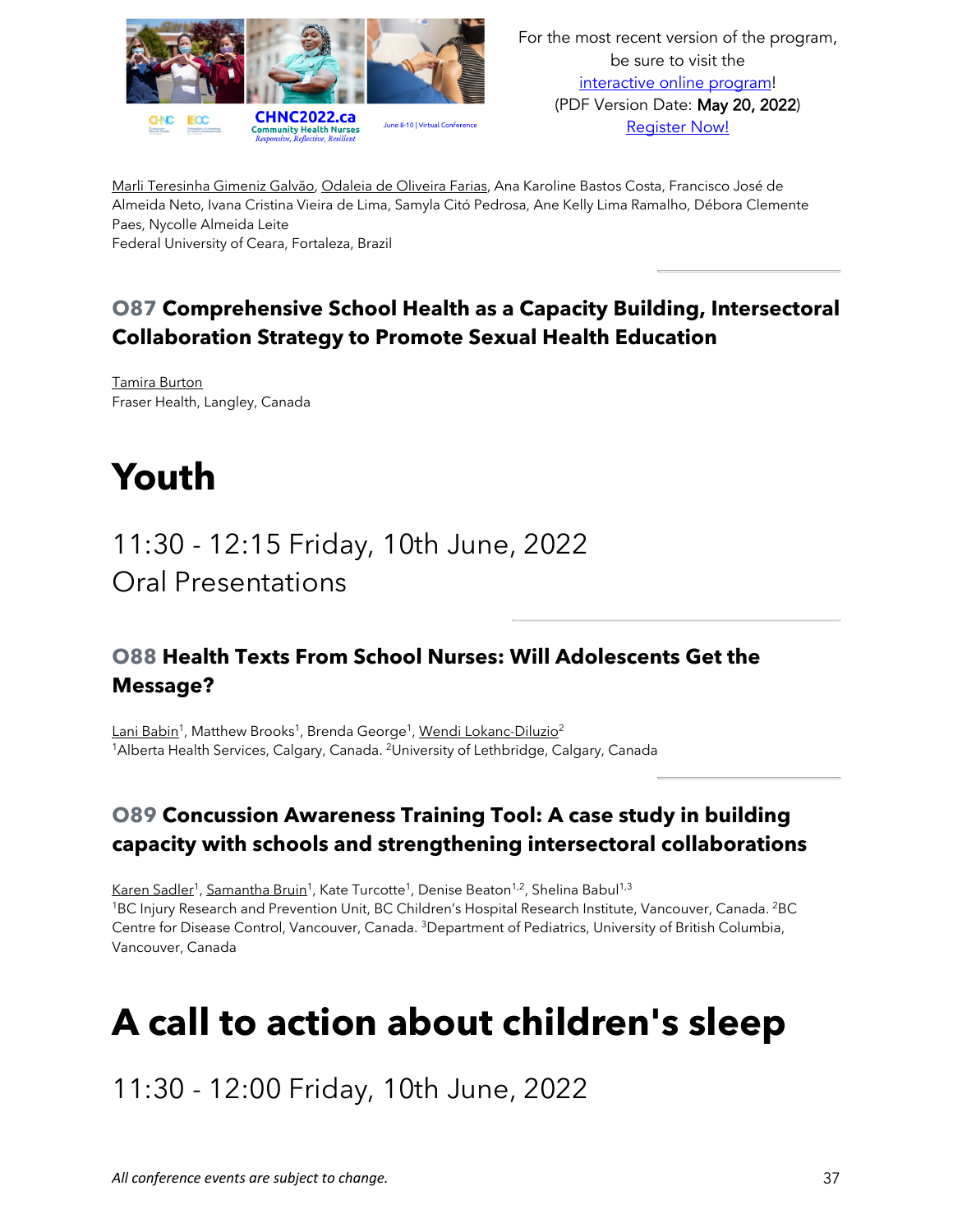

### Fishbowl Presentations

#### **FB9 A call to action about children's sleep**

Wendy Hall, Christine Ou University of British Columbia, Vancouver, Canada

## **Break / Exhibit Hall**

12:15 - 12:30 Friday, 10th June, 2022

### **Virtual Learning & Practice**

12:30 - 13:30 Friday, 10th June, 2022 Oral Presentations

#### **O91 Multi-site evaluation of Sentinel City® virtual simulation for community health nursing clinical education**

Andrea Chircop<sup>1</sup>, Shelley Cobbett<sup>2</sup>, Ruth Schofield<sup>3</sup>, Amanda Egert<sup>4</sup>, Sylvane Filice<sup>5</sup>, Denise Kall<sup>6</sup> <sup>1</sup>Dalhousie University, Halifax, Canada. <sup>2</sup>Dalhousie University, Yarmouth, Canada. <sup>3</sup>McMaster, Hamilton, Canada.<br><sup>4</sup>BC Institute of Technology, Burnaby, Canada. <sup>5</sup>Lakehead University, Thunder Bay, Canada. <sup>6</sup>St Lawrenc Brockville, Canada

#### **O92 Preparing Nursing Students for Virtual Care in a Primary Care Setting**

Amanda O'Rae<sup>1</sup>, Jerrai Dais<sup>2</sup>, Jill McWilliam<sup>2</sup> <sup>1</sup>University of Calgary, Calgary, Canada. <sup>2</sup>CWPCN, Calgary, Canada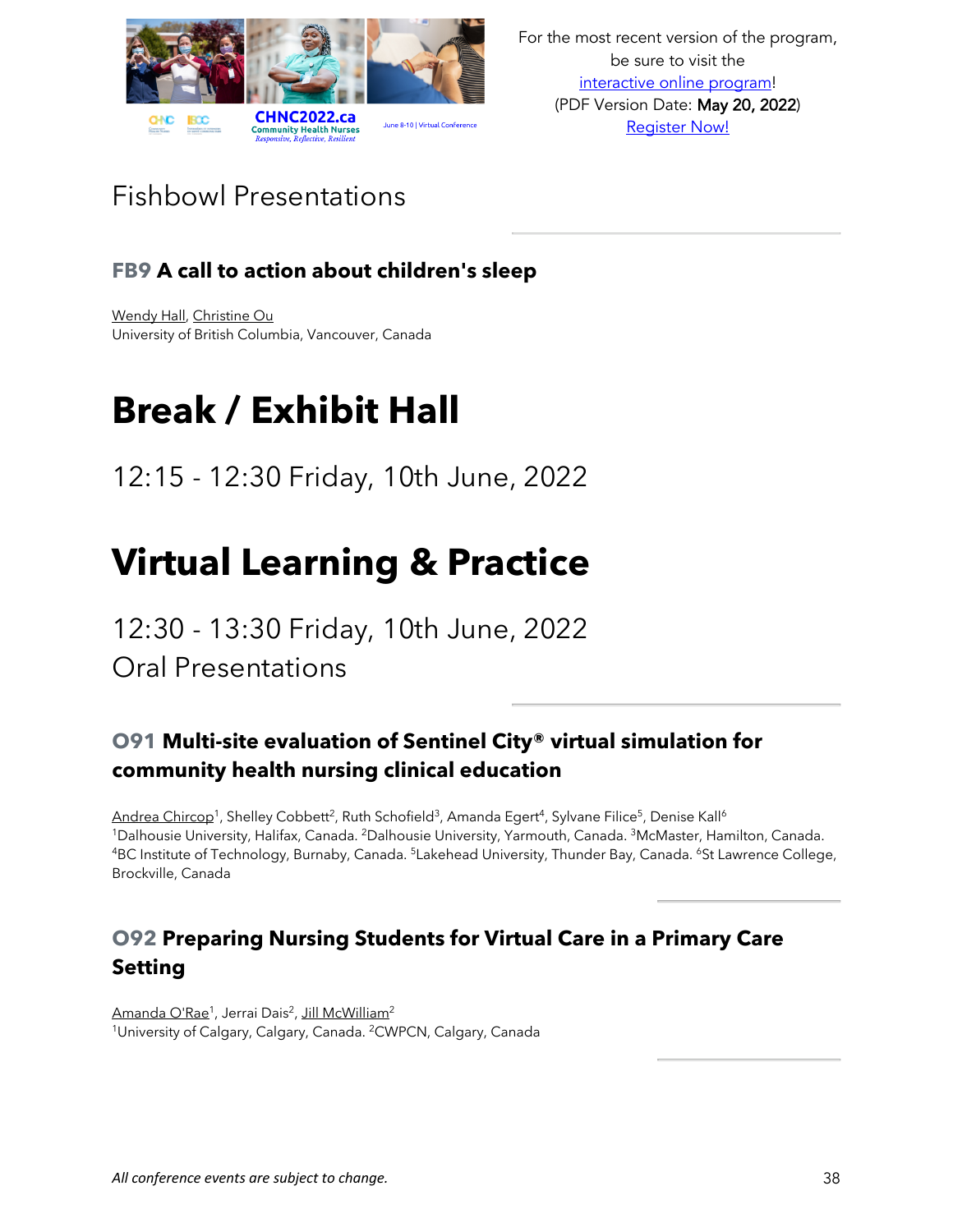

#### **O93 From Art to Empathy to the 'Net: Community nursing students connecting online with families experiencing dementia**

Julie Burns<sup>1</sup>, Alison Cada<sup>2</sup> <sup>1</sup>University of Calgary, Calgary, Canada. <sup>2</sup>Alzheimer Society of Calgary, Calgary, Canada

### **Maternal Health**

12:30 - 13:30 Friday, 10th June, 2022 Oral Presentations

#### **O94 A Pandemic Response to Breastfeeding Support**

Melissa de Leon, Lisa Roberts Eastern Health, St. John's, Canada

#### **O95 Sleep and Family Relationships Before and During the COVID-19 Pandemic: A Study of Okanagan Families with Preschool-aged Children**

Tristen Ramsay, Andrea Tam, Susan Holtzman, Elizabeth Keys University of British Columbia, Kelowna, Canada

#### **O96 Opportunities in community health nursing to support health, well-being, and parenting in families of infants using eHealth interventions.**

Elizabeth Keys<sup>1</sup>, Mya Dockrill<sup>2</sup>, Christine Cassidy<sup>3</sup>, Penny Corkum<sup>3</sup> <sup>1</sup>The University of British Columbia - Okanagan, Kelowna, Canada. <sup>2</sup>University of Waterloo, Waterloo, Canada. 3Dalhousie University, Halifax, Canada

### **Student Development**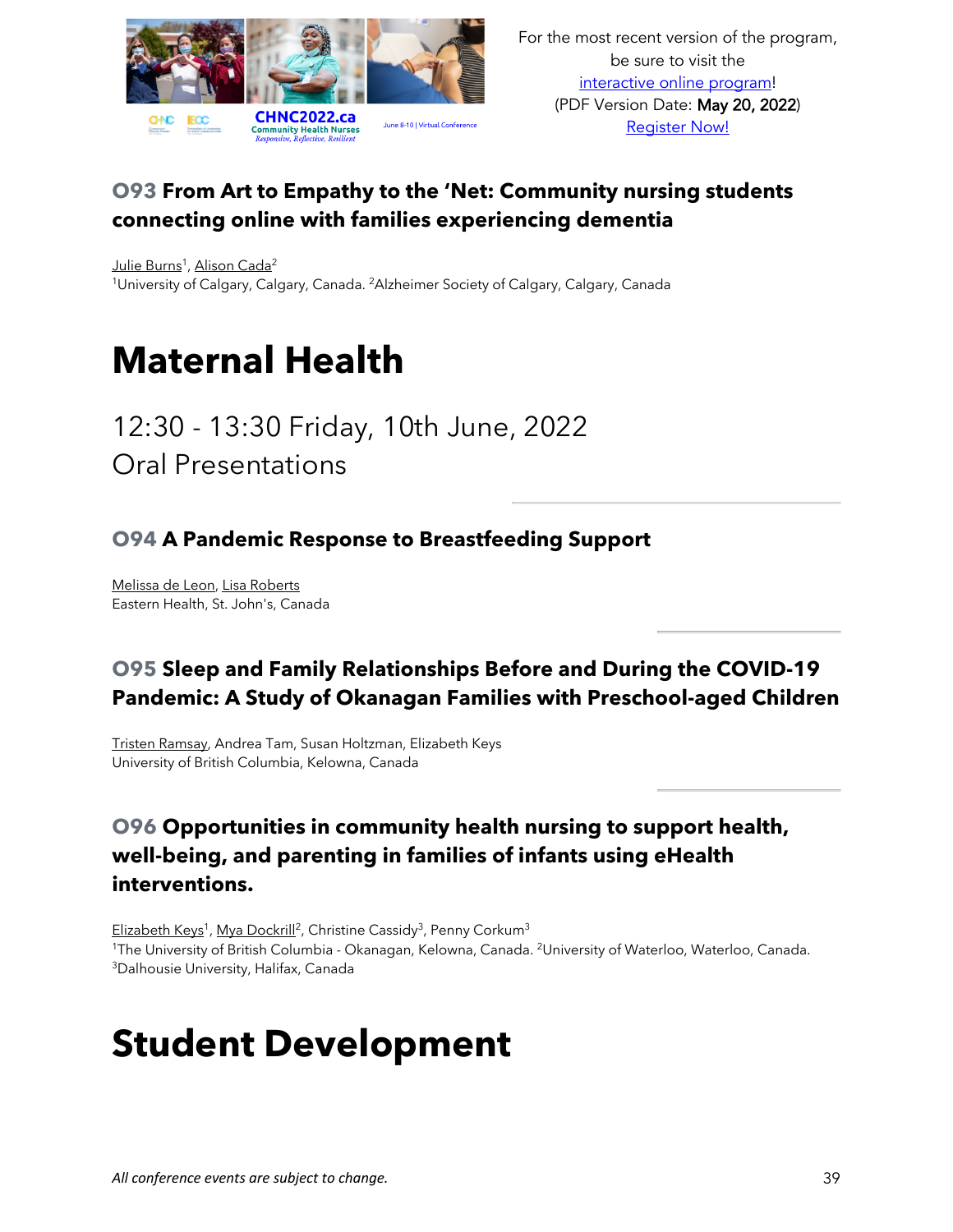

### 12:30 - 13:30 Friday, 10th June, 2022 Oral Presentations

#### **O97 The Living Classroom: Using Experiential Based Learning To Connect Undergraduate Nursing Students And Families With Young Children In A Large Theory Course**

Diana Snell, Zahra Shajani University of Calgary, Calgary, Canada

#### **O98 Community Health Nursing Students Partner for Improvements in Service and Access**

Ann MacLeod<sup>1</sup>, Tracey Roy<sup>2</sup>, Allie Wade<sup>1</sup> <sup>1</sup>Trent Fleming School of Nursing, Peterborough, Canada. <sup>2</sup>Centennial Place, Peterborough, Canada

#### **O99 Rebuilding community health nursing content in an undergraduate nursing curriculum: a case example**

Maureen Ryan, Nancy Clark University of Victoria, Victoria, Canada

### **Research**

12:30 - 13:30 Friday, 10th June, 2022 Oral Presentations

#### **O100 Participatory Action as a Research Method with Public Health Nurses**

cheryl cusack University of Manitoba, Winnipeg, Canada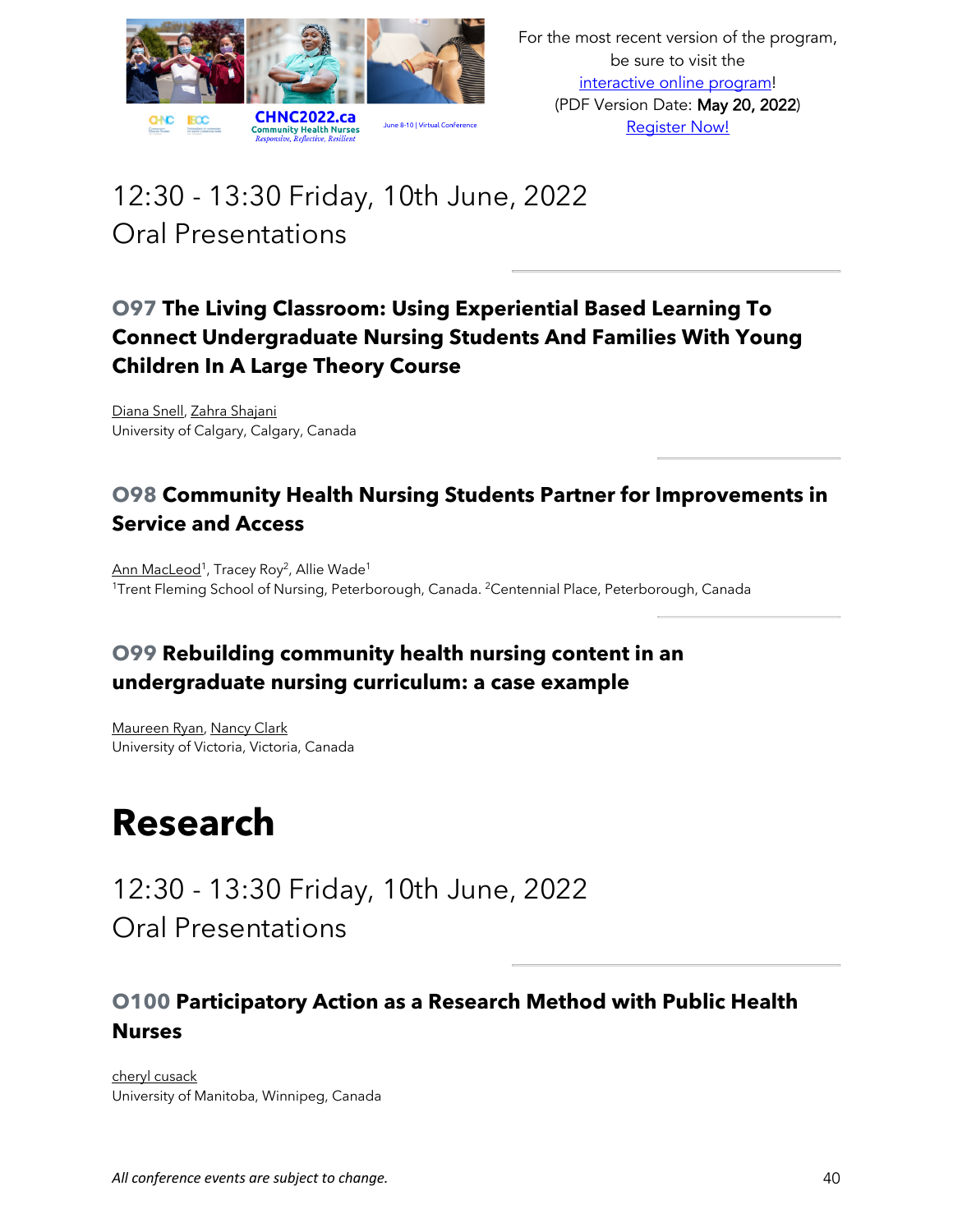

#### **O101 Reorienting Public Health Nurses' Practice With a Professional Practice Model**

cheryl cusack University of Manitoba, winnipeg, Canada

#### **O102 Developing an organizational change process model and online registry of resources**

Bandna Dhaliwal, Kristin Read, Kate Turner, Olivia Marquez, Maureen Dobbins NCCMT, Hamilton, Canada

# **Climate Change**

### 12:30 - 13:30 Friday, 10th June, 2022 Oral Presentations

#### **O103 Taking action for a water emergency – preparation and response.**

Juliette O'Keeffe National Collaborating Centre for Environmental Health, Vancouver, Canada

#### **O104 Making the invisible visible through radon action.**

Anne-Marie Nicol National Collaborating Centre for Environmental Health, Vancouver, Canada. Simon Fraser University, Burnaby, Canada

# **Community Health Nurses: Leaders for Health Equity**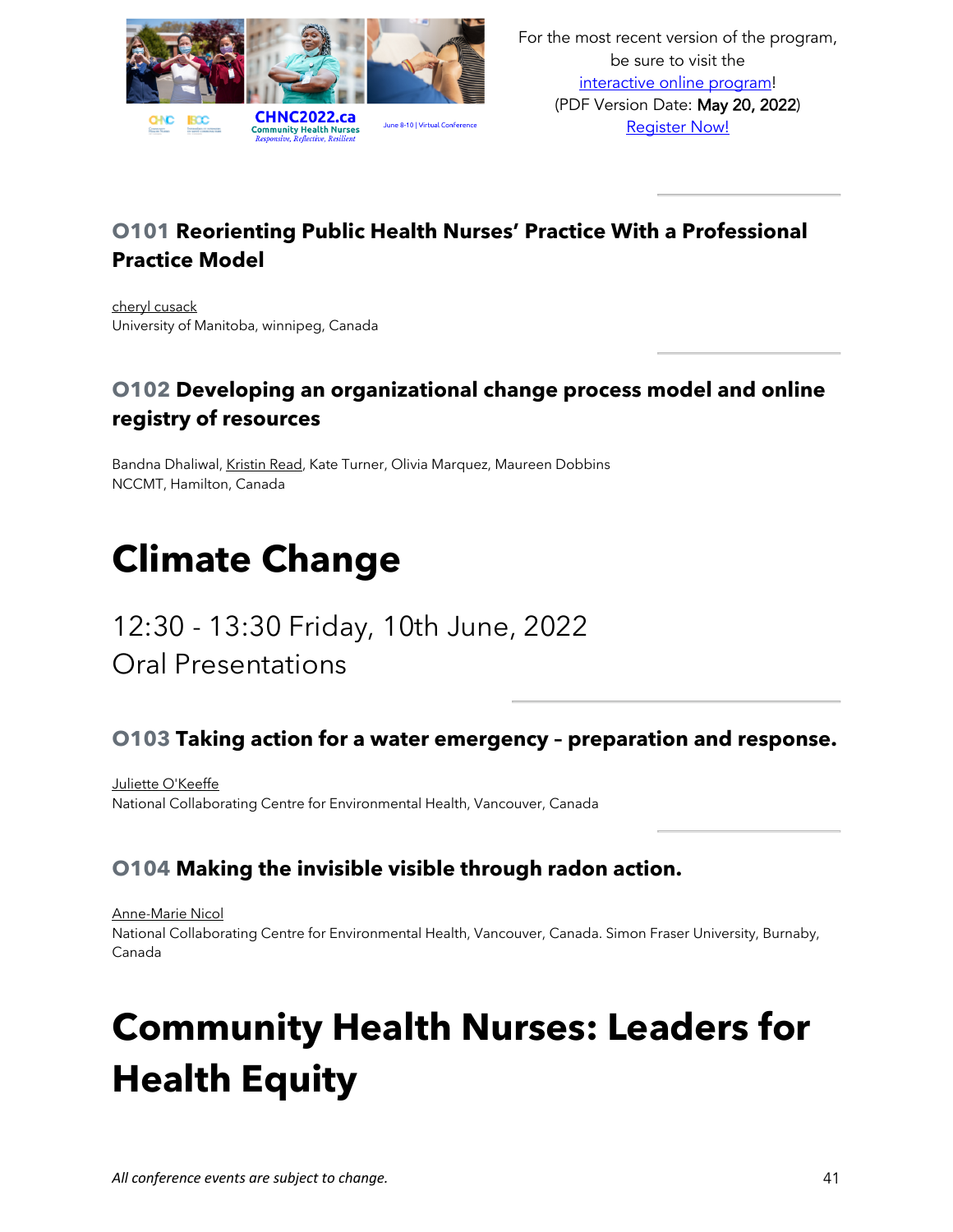

### 12:30 - 13:30 Friday, 10th June, 2022 Open Session Presentations

#### **OS19 Community Health Nurses: Leaders for Health Equity**

Genevieve Currie<sup>1</sup>, Ruth Schofield<sup>2</sup>, Francoise Filion<sup>3</sup>, May Tao<sup>4</sup>, Mary-Ann Taylor<sup>5</sup>, Kerrianne Thompson<sup>6</sup> 1Mount Royal, Calgary, Canada. 2McMaster University, Hamilton, Canada. 3McGill University, Montreal, Canada. 4Toronto Public Health, Toronto, Canada. 5Coastal Community of Care, Vancouver, Canada. 6Durham Public Health, Oshawa, Canada

# **Community Veterinary Outreach - Reaching Vulnerable Communities with a One Health Model**

12:30 - 13:30 Friday, 10th June, 2022 Fishbowl Presentations

#### **FB10 Community Veterinary Outreach - Reaching Vulnerable Communities with a One Health Model**

Kelsi Jessamine<sup>1</sup>, Doris Leung<sup>2</sup>, Susan Kilborn<sup>3</sup> <sup>1</sup>University of British Columbia, Vancouver, Canada. <sup>2</sup>Community Veterinary Outreach, Vancouver, Canada. <sup>3</sup>Community Veterinary Outreach, Ottawa, Canada

# **Break / Exhibit Hall**

13:30 - 14:00 Friday, 10th June, 2022